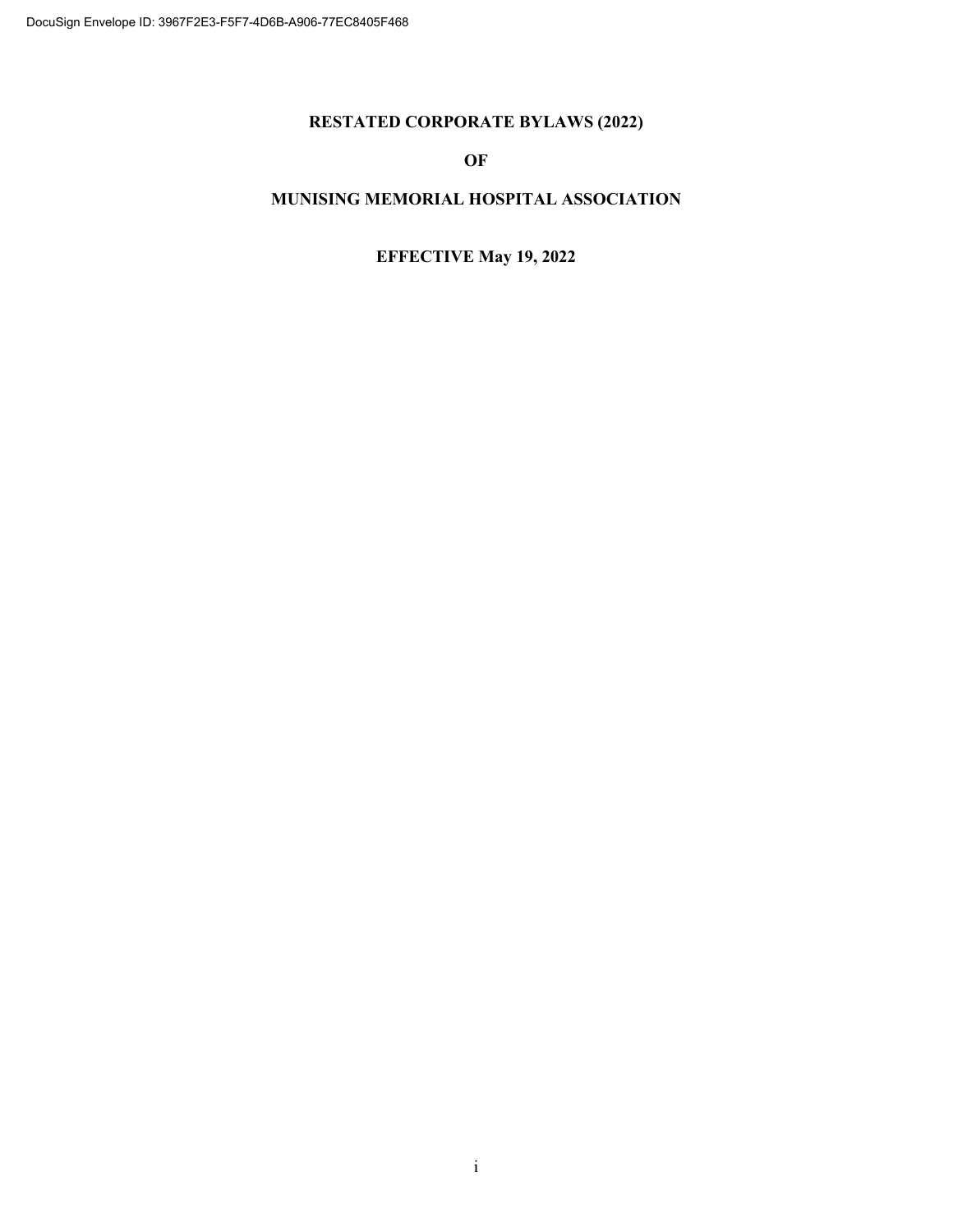# MUNISING MEMORIAL HOSPITAL ASSOCIATION **RESTATED CORPORATE BYLAWS (2022)**

# **TABLE OF CONTENTS**

| <b>ARTICLE IV: Board of Trustees</b> |  |
|--------------------------------------|--|
| Section 4.01                         |  |
| Section 4.02                         |  |
| Section 4.03                         |  |
| Section 4.04                         |  |
| Section 4.05                         |  |
| Section 4.06                         |  |
| Section 4.07                         |  |
| Section 4.08                         |  |
| Section 4.09                         |  |
| Section 4.10                         |  |
| Section 4.11                         |  |
| Section 4.12                         |  |
| Section 4.13                         |  |
| Section 4.14                         |  |
| Section 4.15                         |  |
| Section 4.16                         |  |
| Section 4.17                         |  |
| Section 4.18                         |  |
| Section 4.19                         |  |
| Section 4.20                         |  |
| Section 4.21                         |  |
| Section 4.22                         |  |
|                                      |  |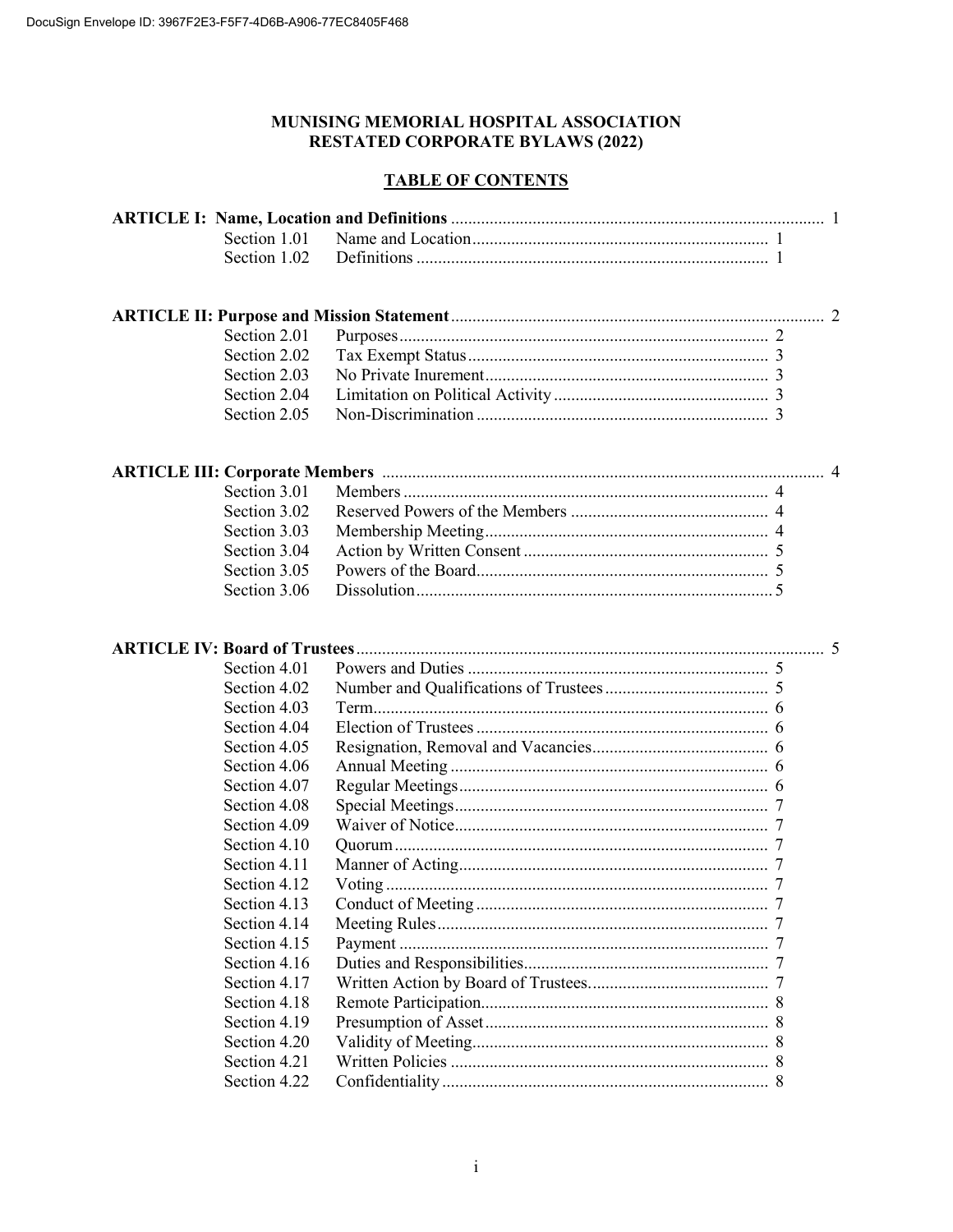|                                   | Section 5.01 |                                                                    |  |
|-----------------------------------|--------------|--------------------------------------------------------------------|--|
|                                   | Section 5.02 |                                                                    |  |
|                                   | Section 5.03 |                                                                    |  |
|                                   | Section 5.04 |                                                                    |  |
|                                   | Section 5.05 |                                                                    |  |
|                                   | Section 5.06 |                                                                    |  |
|                                   |              |                                                                    |  |
|                                   |              |                                                                    |  |
|                                   | Section 6.01 |                                                                    |  |
|                                   | Section 6.02 |                                                                    |  |
|                                   | Section 6.03 |                                                                    |  |
|                                   | Section 6.04 |                                                                    |  |
|                                   | Section 6.05 |                                                                    |  |
|                                   | Section 6.06 |                                                                    |  |
|                                   | Section 6.07 |                                                                    |  |
|                                   |              |                                                                    |  |
| <b>ARTICLE VII: Medical Staff</b> | Section 7.01 |                                                                    |  |
|                                   |              |                                                                    |  |
|                                   | Section 7.02 |                                                                    |  |
|                                   | Section 7.03 |                                                                    |  |
|                                   | Section 7.04 |                                                                    |  |
|                                   | Section 7.05 |                                                                    |  |
|                                   | Section 7.06 |                                                                    |  |
|                                   | Section 7.07 | Advanced Practice Professionals and Allied Health Professionals 15 |  |
|                                   | Section 7.08 |                                                                    |  |
|                                   |              |                                                                    |  |
|                                   | Section 8.01 |                                                                    |  |
|                                   | Section 8.02 |                                                                    |  |
|                                   | Section 8.03 |                                                                    |  |
|                                   | Section 8.04 |                                                                    |  |
|                                   | Section 8.05 |                                                                    |  |
|                                   | Section 8.06 |                                                                    |  |
|                                   | Section 8.07 |                                                                    |  |
|                                   | Section 8.08 |                                                                    |  |
|                                   | Section 8.09 |                                                                    |  |
|                                   | Section 8.10 |                                                                    |  |
|                                   | Section 8.11 |                                                                    |  |
|                                   |              |                                                                    |  |
|                                   |              |                                                                    |  |
|                                   | Section 9.01 |                                                                    |  |
|                                   | Section 9.02 |                                                                    |  |
|                                   | Section 9.03 |                                                                    |  |
|                                   | Section 9.04 |                                                                    |  |
|                                   | Section 9.05 |                                                                    |  |
|                                   | Section 9.06 |                                                                    |  |
|                                   |              |                                                                    |  |
|                                   |              |                                                                    |  |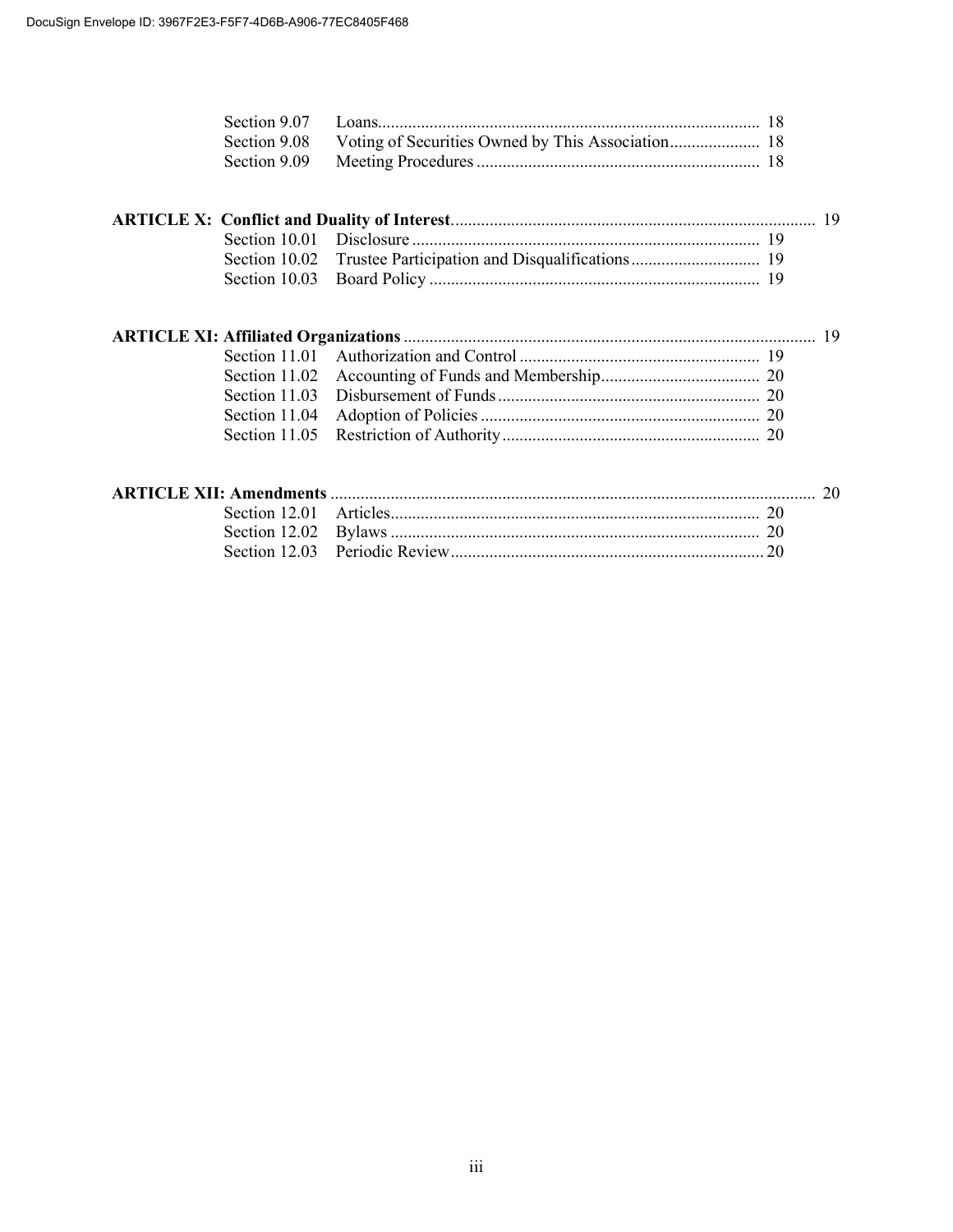#### **MUNISING MEMORIAL HOSPITAL ASSOCIATION RESTATED CORPORATE BYLAWS**

#### **ARTICLE I**

# **NAME, LOCATION AND DEFINITIONS**

#### **1.01 Name and Location.**

1.01-1 Name. The name of this corporation is Munising Memorial Hospital Association.

1.01-2 Principal and Business Offices. The principal office of the Association and registered office shall be at the Hospital in Munising,, Michigan, and the Association may have such other offices, either within or without the State of Michigan, as it may require from time to time.

**1.02 Definitions.** The following words, terms or phrases, when used in these Bylaws, shall have the following meanings unless the context indicates a different meaning:

1.02-1 "Articles" shall mean the most current Articles of Incorporation of the Association.

1.02-2 "Association" shall mean Munising Memorial Hospital Association.

1.02-3 "Approved Written Communication" shall mean written communication by hand delivery or mail (including U.S. or recognized express mail service) or if the intended recipient is a, Trustee, Officer, employee or any other individual that has not objected, by Electronic Transmission using the best contact information given by recipient to or known to the Association. However, in urgent circumstances oral communications authorized jointly by any two officers given in person or by telephone call, followed by communication in writing as provided above, shall constitute Approved Written Communication.

1.02-4 "Board" shall mean the Board of Trustees of the Association who are in the law considered to be the board of directors of the Association.

1.02-5 "Chief Executive Officer" shall mean the chief executive and administrative officer of the Association, who may also be designated by the Board.

1.02-6 "Chief of Staff" shall mean the Chief of the Medical Staff elected and approved under the Medical Staff Bylaws.

1.02-7 "Electronic Transmission" or "Electronically Transmitted" means, as provided in the Articles, any form of communication that meets all of the following:

- (a) It does not directly involve the physical transmission of paper.
- (b) It creates a record that may be retained and retrieved by the recipient.
- (c) It may be directly reproduced in paper form by the recipient through an automated process.

Notices, votes or other communications given by Electronic Transmission are considered to be "in writing" for purposes of the Bylaws and the Articles.

1.02-8 "Hospital" shall mean the licensed hospital facility owned and operated by the Association known as "Munising Memorial Hospital" and the clinics the Association owns and operates in conjunction with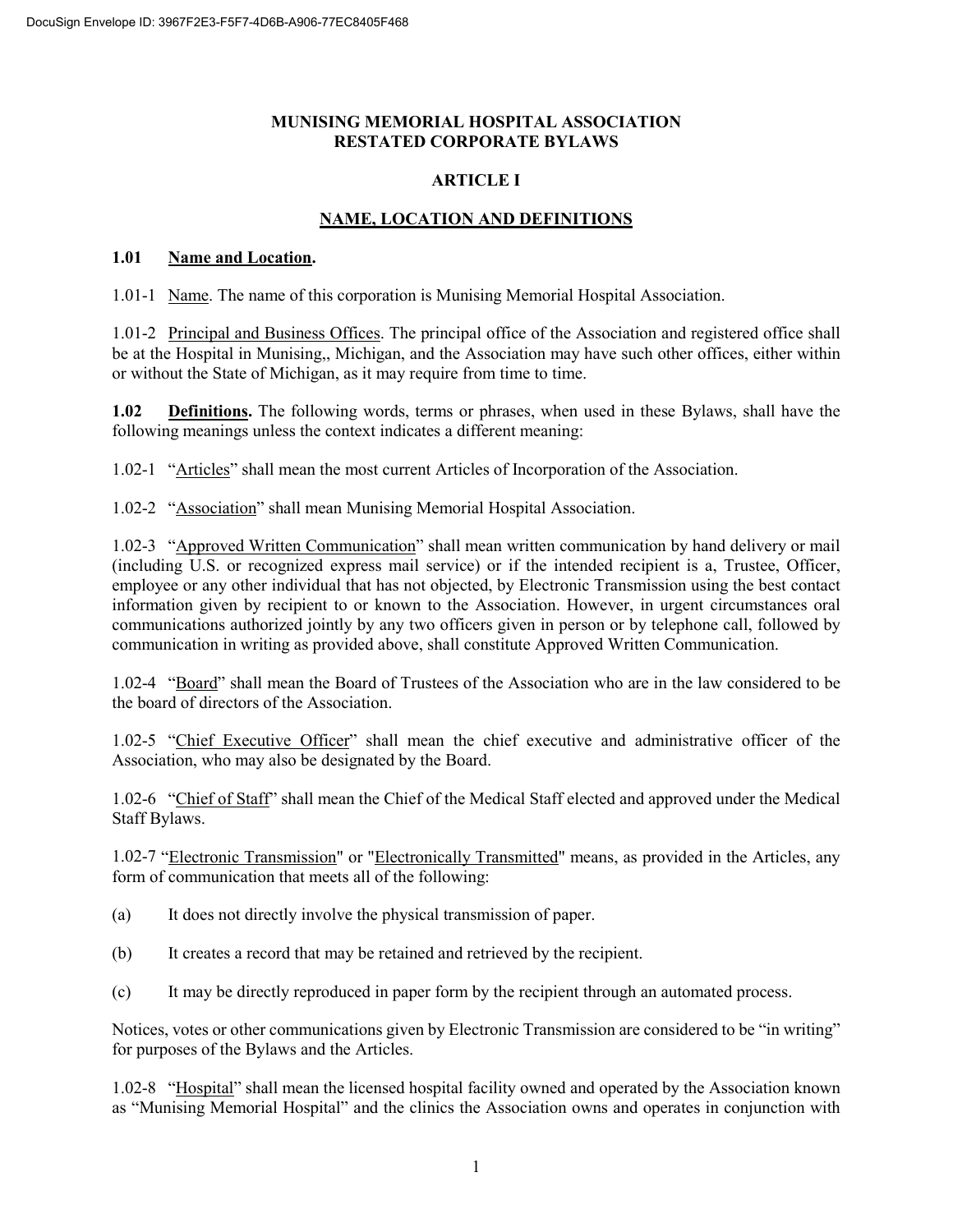the licensed hospital.

1.02-9 "Medical Staff" shall mean health care Practitioners who are the Members of the organized Medical Staff of the Hospital.

1.02-10 "Medical Staff Bylaws" shall mean the Bylaws, Rules and Policies of the Medical Staff.

1.02-11 "Remote Participation" shall mean participating in and acting at any meeting by means of conference telephone, video conferencing or other means of remote communication that permits all persons that participate in the meeting to communicate with all the other participants. When Remote Participation by such means is authorized or required, it shall constitute presence in person at the meeting.

1.02-12 "Trustee" shall mean one of the members of the Board, who is for legal purposes a director.

# **ARTICLE II**

#### **PURPOSES AND TAX EXEMPTION COMPLIANCE**

**2.01 Purposes.** The Association is a non-profit Michigan corporation which exists for the purpose of providing acute and ambulatory health care services to the sick and injured and serving as an element in the quality of life and economic viability of Alger County. As provided in the Articles, the Association is organized and operated exclusively for charitable, educational, and scientific purposes within the meaning of Section 501(c)(3) and 170(c)(2) of the Internal Revenue Code of 1986 (or comparable provisions of subsequent legislation) (the "Code"), or the corresponding provision of any subsequent federal tax law, and shall have the following specific purposes and powers:

2.01-1 To do all acts necessary for the proper maintenance and administration of, and to receive and administer funds for the benefit of, a charitable, nonprofit hospital and other health care facilities and programs, to effect all acts necessary to accomplish the purpose of such efficient administration.

2.01-2 To carry on educational activities relating to the rendering of care to the sick, injured, infirm, aged, and the general public which, in the opinion of the Association, may be justified by its facilities, personnel, funds and other factors.

2.01-3 To participate, as far as circumstances may permit, in the judgment of the Board of Trustees, in any activities designed and carried on to promote the general health, rehabilitation, and social needs of the community served by the Association.

2.01-4 To protect and preserve the long term existence, independence, quality and financial viability of the Association in its present market.

2.01-5 To promote organization-wide commitment to quality of service within the Association.

2.01-6 To raise funds from the public and from all other sources for the purposes of furthering the charitable purposes of the Association, and improving the general health and welfare of residents of the surrounding communities served by the Association, and to receive and maintain such funds and expend principal and income from such funds in support of or in furtherance of these charitable purposes.

2.01-7 To acquire, own, use, lease as lessor or lessee, convey and otherwise deal with real and personal property and any interest therein, and to apply gifts, grants, bequests and devises and the proceeds of such, in furtherance of its charitable purposes, all in support of or in furtherance of the charitable purposes of the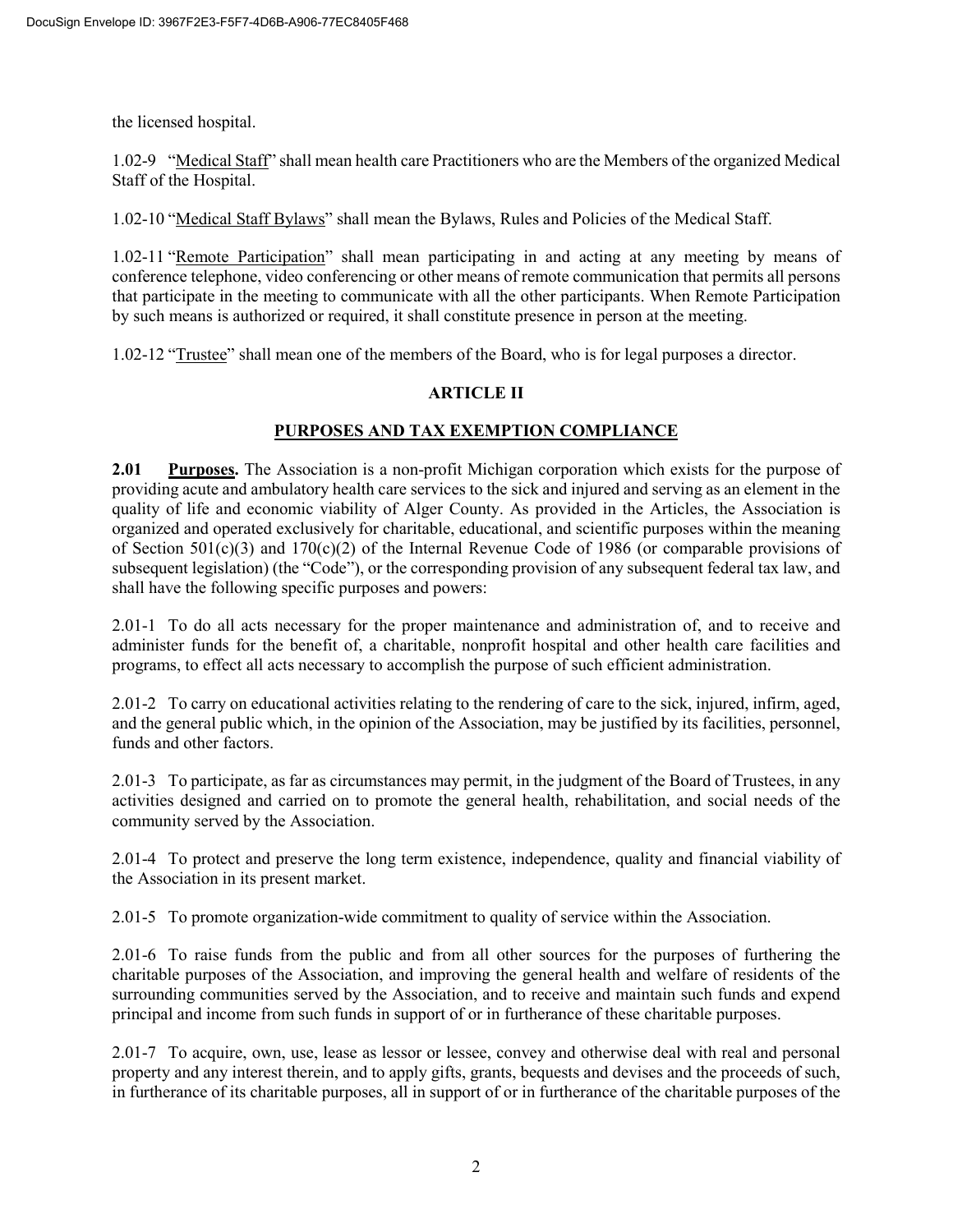organizations described in this Article.

2.01-8 To receive, accept and utilize all gifts or grants which may be furnished to it in support of or in furtherance of the charitable purposes described in this Article.

2.01-9 To make gifts and grants to other organizations which are exempt from tax under Section  $501(c)(3)$ of the Internal Revenue Code of 1986, as amended, in support of or in furtherance of the charitable purposes of the organizations described in this Article.

2.01-10 To collaborate and contract with other organizations, for profit and nonprofit, with individuals, and with governmental agencies in support of or in furtherance of the charitable purposes of the organizations described in this Article, including patient care activities.

2.01-11 To conduct activities, either directly, through related organizations, or in cooperation with other organizations exempt from tax under Section  $501(c)(3)$  of the Code, in furtherance of its purposes, subject, however, to all limitations on the nature or extent of such activities applicable, from time to time, to organizations exempt from tax under Section  $501(c)(3)$  of the Code.

2.0[1](#page--1-0)-12 To provide medical care through employed physicians.<sup>1</sup>

**2.02 Tax Exempt Status.** As provided in the Articles, the Association has been and is currently exempt from Federal income tax under Section  $501(c)(3)$  of the Code. Based on its exemption for Federal income tax purposes, the Association has been and is currently exempt from Michigan income tax as a Michigan nonprofit corporation, under the Michigan statutes.

In this respect, it is intended that the Association shall have and continue to have the status of a corporation:

- (a) which is exempt from Federal income tax under Section  $501(c)(3)$  of the Code;
- (b) which is other than a private foundation as defined in Section 509 of the Code; and
- (c) contributions to which are deductible under Section  $170(c)(2)$  of the Code.

The Articles of Incorporation and these Bylaws shall be construed accordingly and all powers and activities shall be limited accordingly.

**2.03 No Private Inurement.** As provided in the Articles, no part of the net earnings of the Association shall inure to the benefit of or be distributable to a private individual, but the Association shall be authorized and empowered to pay reasonable compensation for services rendered and to make payments and distributions in furtherance of the purposes set forth in the Articles and these Bylaws.

**2.04 Limitation on Political Activity.** As provided in the Articles, no substantial part of the activities of the Association shall be the carrying on of propaganda, or otherwise attempting to influence legislation; nor shall it in any manner or to any extent influence legislation; nor shall it in any manner or to any extent participate in, or intervene in, any political campaign on behalf of any candidate for public office; nor shall the Association engage in any activities that are unlawful under applicable federal, state or local laws.

**2.05 Non-Discrimination**. All patients receiving care at the Hospital will be treated without regard to race, religion, color, national origin, sex, age, handicap, marital status, sexual preference or source of payment. The quality and level of treatment is to be the same in all areas of the Hospital. The Hospital will

 $\overline{a}$ <sup>1</sup> Added By Certificate Of Correction to Restated Articles 8-16-2021 per LARA ad hoc requirement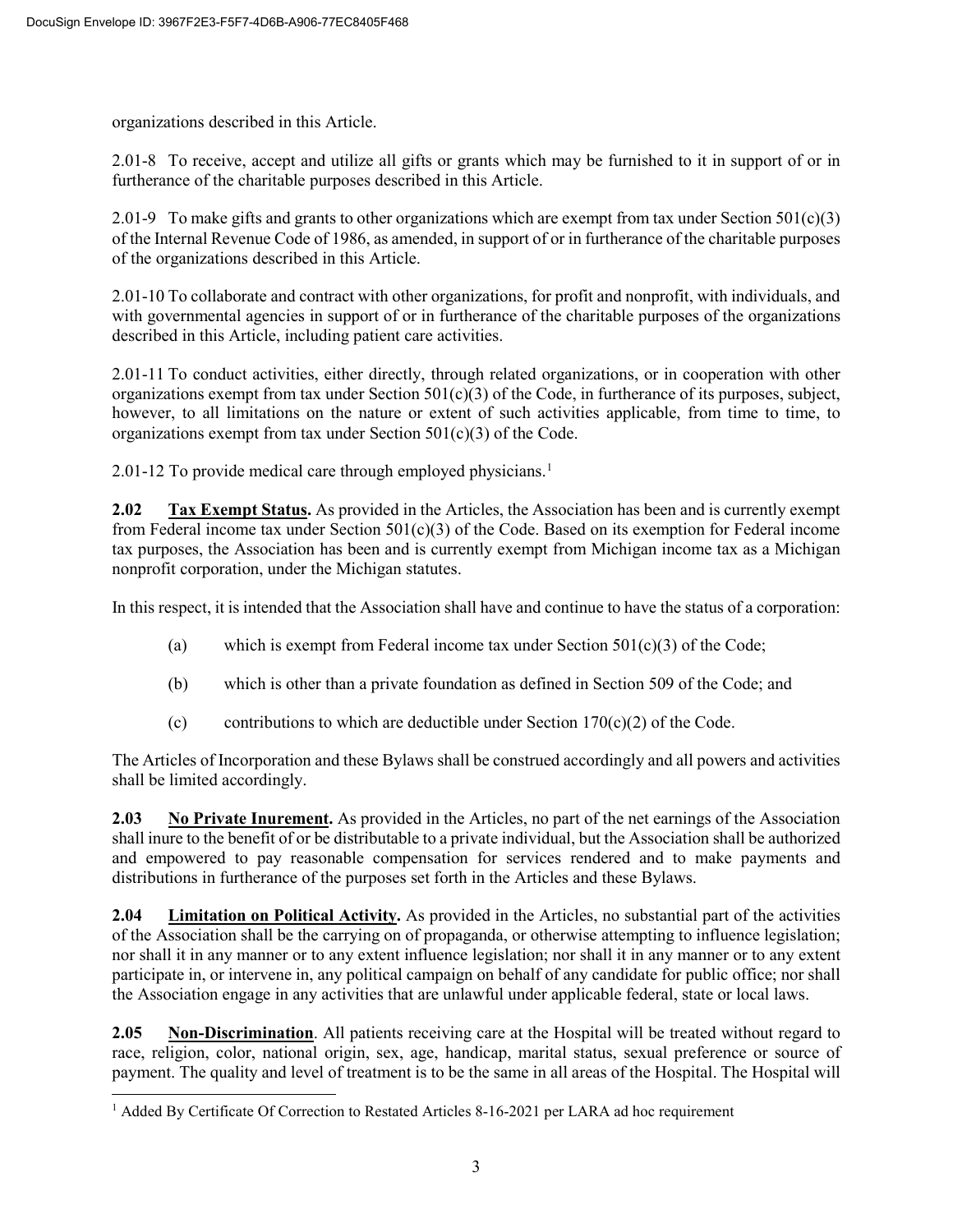not discriminate against any group, race, or individual in the administering of Hospital policies and procedures

### **ARTICLE III**

# **CORPORATE MEMBERSHIP AND DISSOLUTION**

**3.01 Members.** As provided in the Articles, Members. Association Members shall be those individuals, who have, by April 15, preceding the next annual meeting, contributed dues of the dollar amount specified in these Bylaws. As of dues payable by April 15, 2023, those dues shall be \$20 per adult person and \$25 per adult couple living in the same household. Dues received after April 15 shall be for the next Association Year and the subsequent annual meeting.

**3.02 Reserved Powers of the Members**. In addition to doing all things required by law and except as otherwise provided, the Members exclusively shall have the following specific rights and responsibilities:

3.02-1 Initiate and approve any change in the philosophy, character or mission of the Association.

3.02-2 Initiate and approve all amendments to the Articles of Incorporation.

3.02-3 Initiate and approve any plan of dissolution, merger or consolidation.

3.02-4 Approve the sale, lease, exchange, or other disposition of all, or substantially all, of the Association's property and assets.

3.02.5 Such other actions, including the election of the Board which by law must be submitted to the Members of a membership type nonprofit corporation.

#### **3.03 Membership Meetings**.

3.03-1: Annual Meeting. The annual meeting of the Members of the Association shall be for the election of Trustees and for the transaction of such other business as shall properly come before such meeting. The meeting shall be held in a location in Alger County designated by the Board of Trustees, adequate to accommodate the Members. The annual meeting shall ordinarily be held on the third Thursday in June each year, but for good reason in the judgment of the Board, the Board may set it at a later date no later than September 30 of the same year for that annual meeting.

3.03-2 Special Meetings: Special meetings of the Members may be called by the President or by a call for a meeting signed by not less than ten (10) Members of the Association.

3.03-3 Notice Requirement. Notice of the annual meeting and any special meetings of the Members shall be communicated using Approved Written Communication to each Member not less than ten (10) nor more than sixty (60) days prior to the date of the applicable meeting. Such notice shall state the place, date and hour for such meeting, and in case of special meetings, the notice shall also state the purpose or purposes of the meeting, to which such meeting shall be limited.

3.03-4 Remote Participation. Consistent with the Articles and these Bylaws, Member Remote Participation may be authorized or required for meetings of the Members pursuant to procedures determined by the Board.3.03-5 Quorum: A quorum for a meeting of the Members shall be ten percent (10%) of the Members of the Association.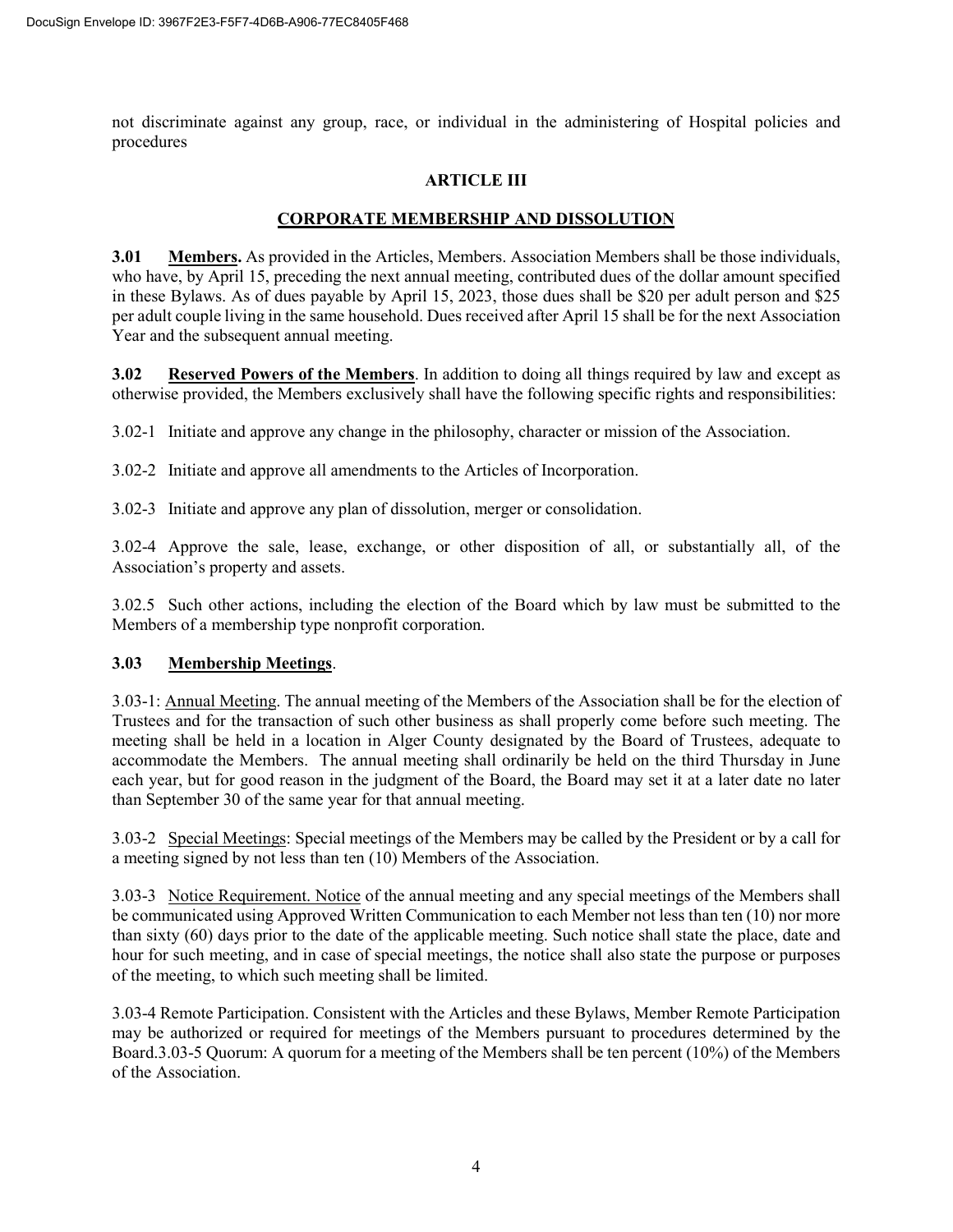**3.04 Action by Written Consent**. Any action required or permitted by the Articles of Incorporation, the Bylaws or any provision of law to be taken by the Members at any meeting or by resolution may be taken without a meeting, without prior notice and without a vote if consents in writing, setting forth the actions so taken, are signed and dated by the members or their proxies that have not less than the minimum number of votes that is necessary to authorize or take the action at a meeting at which all members entitled to vote on the action were present and voted.

**3.05 Powers to the Board**. As provided in the Articles, except for the powers reserved to the Members, the Board shall govern the Association. The Members delegate to the Board the concurrent power to remove Trustees from the Board of Trustees.

**3.06 Dissolution.** As provided in the Articles**,** upon dissolution of the Association, after all debts and other obligations have been satisfied, any remaining assets shall be distributed to an organization described under Section 501(c)(3) of the Code that benefits the residents of Alger County, Michigan, as determined by the Circuit Court for Alger County, Michigan or to the federal government, the State or a local government, for public purposes. Alternately, the remaining assets may be transferred to a for profit entity, but only if such for profit entity pays consideration, equal to the fair market value of the assets transferred, to a tax exempt charitable or governmental entity identified by the last Board of the Association or, if the last Board does not so act, the Circuit Court for Alger County, Michigan.

#### **ARTICLE IV**

# **BOARD OF TRUSTEES**

**4.01 Powers and Duties.** The Board shall be the governing body of the Association corporately and the Hospital operationally. The responsibility and authority for the complete administration of the Hospital shall be delegated to the Chief Executive Officer, who shall report directly to the Board of Trustees. Subject only to the reserved powers of the Members as provided in Section 3.02, the business and affairs of the Association shall be managed by the Board of Trustees. The Board shall manage the activities of the Association in a manner consistent and in compliance with the purposes, objectives, philosophy, and limitations set forth in the Articles and these Bylaws, and as otherwise required by law.

**4.02 Number and Qualifications of Trustees.** The "Elected Trustees" shall consist of seven (7) Members of the Association who meet the following qualifications for all voting Trustees: are of good moral character, have a demonstrated commitment to the success of the community and/or the Hospital (e.g., participation in local government, school and community activities, knowledge of matters affecting community health, organization leadership and governance experience, and knowledge of financial matters and decision making processes), have not engaged in public activities or communications which have or were intended to have a damaging effect on the Hospital and its operations, do not have conflict of interest making them personally unsuitable or ineffective to serve in Association and Hospital governance, do not have a similar background/profession as another individual already serving a current term on the Board and are not employees of the Association. The Chief Executive Officer, the Chief of Staff and such other officials of the Hospital or Association designated by the Board as such, if any and if not already elected as a voting Trustee, shall serve as members of the Board of Trustees, in an ex-officio, non-voting capacity ("Ex-Officio Trustees"). The Chief of Staff serving in an Ex Officio Trustee capacity is eligible to be a voting Trustee if otherwise meeting the qualifications for an Elected Trustee, including meeting the requirement of not being an employee of the Association. If the Chief of Staff is not eligible to vote, a Member of Medical Staff, who meets the requirements and does not have financial relationship involving annual payment by the Association in excess of \$25,000, may serve as an Elected Trustee.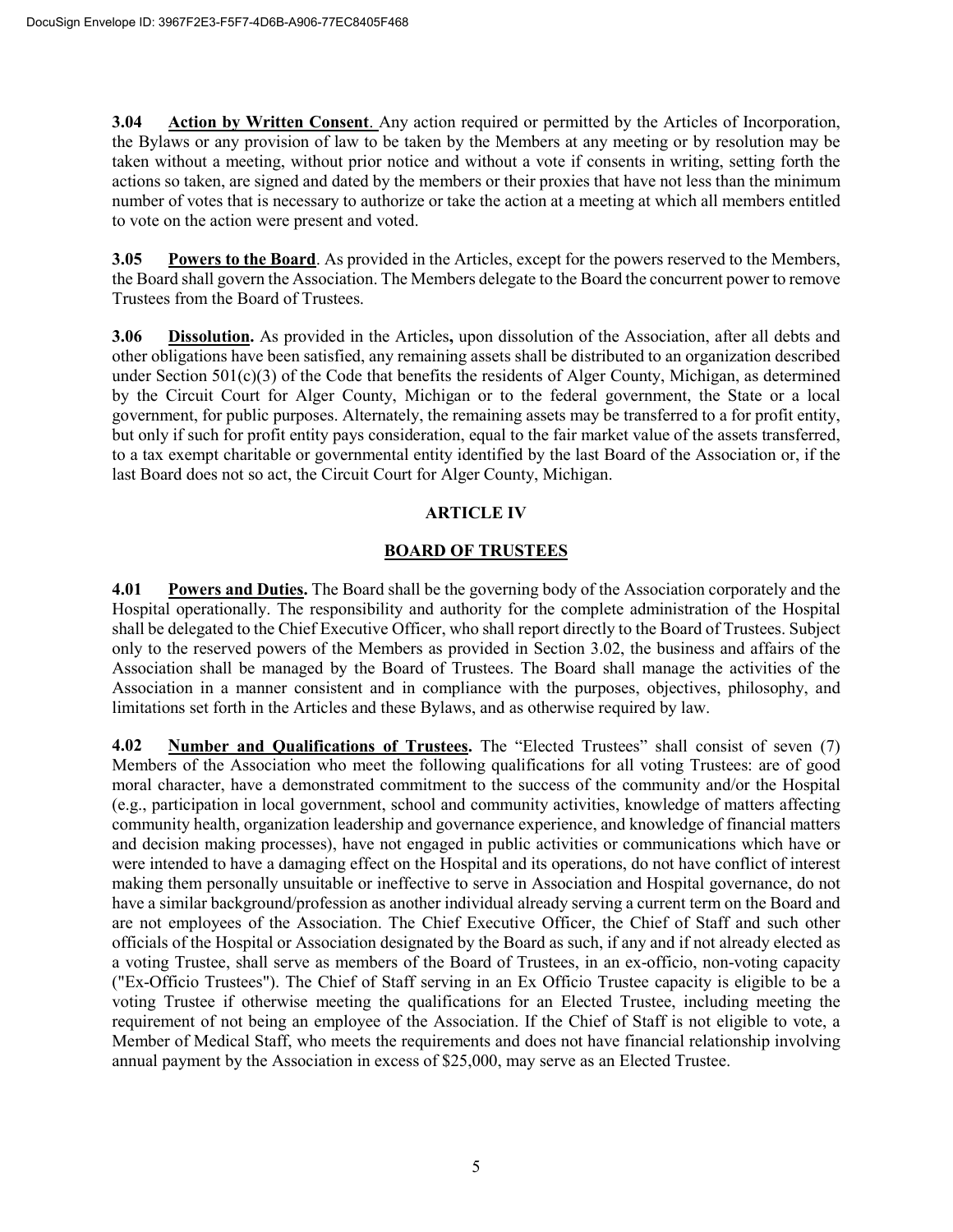**4.03 Term**. Each Elected Trustee shall hold office for three (3) years and until his/her successor is elected and qualified; or until his/her death, resignation or removal. Terms shall be staggered in a manner specified by the Board so that the terms of approximately one-third of the voting Trustees shall expire each year. No individual shall be eligible to serve as an Elected Trustee for more than a total of fifteen (15) concurrent years. When this limit has been met, an individual may not again serve as an Elected Trustee until he/she has been off the Board in every capacity for at least a one (1) year period. Ex Officio Trustees shall serve one (1) year terms which are renewable as long as they hold the office or role for which they were designated to serve as Ex Officio Trustee and their terms terminate when they no longer have that office or role that served as the basis for being designated to serve as an Ex Officio Trustee.

# **4.04 Election of Trustees.**

4.04-1 Trustees who are subject to election shall be elected by the Members at the Annual Meeting of the Members immediately prior to the annual meeting of the Board.

4.04-2 For all Trustees, the ordinary effective time of assuming office shall be the beginning of the next regular meeting following the individual's election. The Trustee being replaced, if any, shall serve until the successor assumes the office.

#### **4.05 Resignation, Removal and Vacancies.**

4.05-1 Resignation. A Trustee may resign at any time by giving written notice to the President, who shall advise the Board of such resignation. Such resignation shall take effect at the time specified therein or, if no time is specified, then upon receipt of the resignation by the President and unless otherwise specified therein, acceptance of such resignation shall not be necessary to make it effective.

4.05-2 Removal. Any Trustee may be removed from office or Board position by vote of the majority of all Trustees, with or without cause. Any Trustee who misses three (3) consecutive meetings, without absence being excused, shall have his/her seat automatically vacated unless the Board determines, after considering any special circumstances presented by the subject Trustee, in its discretion, that such action is inappropriate under the circumstances involved.

4.05-3 Vacancies. All vacancies on the Board of Trustees, including, without limitation, vacancies caused by removal or resignation, shall be filled by the Board. Each Trustee so elected to fill a vacancy shall hold office for the remainder of the predecessor's unexpired term and until the election of a successor by the Members upon the completion of the unexpired term.

**4.06 Annual Meeting.** The annual meeting of the Board, which is and is scheduled as a regular meeting shall be held promptly after the Annual Meeting of the Members for the purpose of reviewing the activities of the Association, announcing election by the Members, electing officers and for the transaction of such other business as may properly come before the meeting.

**4.07 Regular Meetings.** Regular meetings of the Board shall be held at least six times per year at such time, date and place designated by resolution of the Board. No notice of regular monthly meetings shall be necessary unless an agenda item is to amend these Bylaws pursuant to Article XI. The Board may change the date, time and location of any regular monthly meeting as fixed in the annual Board resolution, provided, however, notice of such other date, time and/or place shall be sent by Approved Written Communication to each Trustee at least five (5) business days before the rescheduled regular meeting. The attendance of a Trustee at any such meeting shall constitute a waiver of notice of such meeting.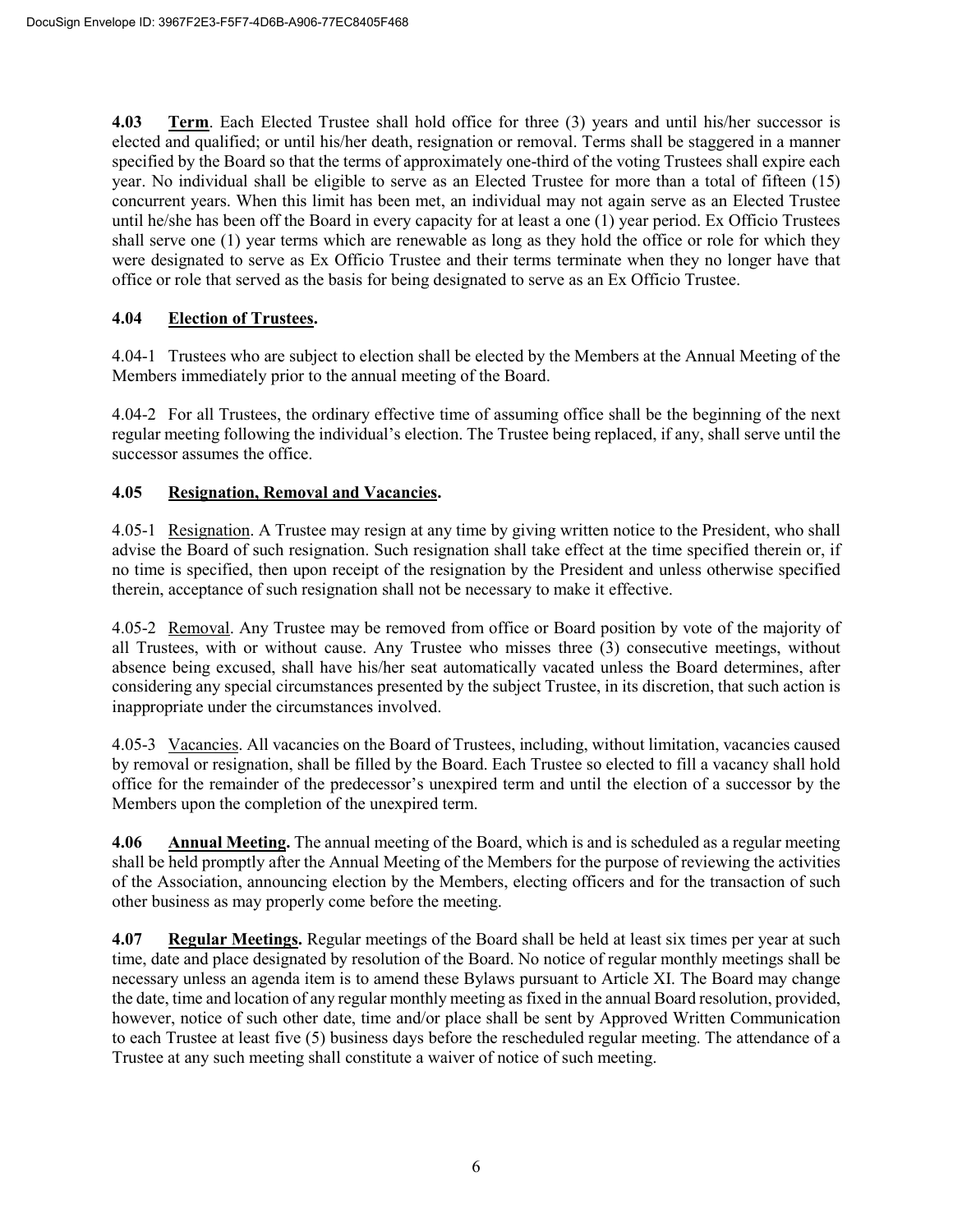**4.08 Special Meetings.** Special meetings may be called by the President or Chief Executive Officer shall be called at the written request of any three or more voting Trustees to be held at such time, date and place as shall be designated in the notice of the meeting provided by Approved Written Communication, except in extraordinary circumstances, with at least forty-eight (48) hours advance notice. The Chief Executive Officer, unless given by an officer designated by the President, shall give written notice of such meetings to all Trustees, whether eligible to vote or not. No business shall be conducted at a special meeting other than that stated in the notice of the meeting.

**4.09 Waiver of Notice.** The attendance of a Trustee at a meeting shall constitute a waiver of notice of such meeting, except where a Trustee attends a meeting for the express purpose of objecting to the transaction of any business because the meeting is not lawfully called or convened. Notice may also be waived affirmatively by a Trustee using Approved Written Communication.

**4.10 Quorum.** Except as otherwise provided by law or by the Articles or these Bylaws, a majority of all of the Elected Trustees, shall constitute a quorum for the transaction of business at any meeting of the Board; provided that if less than a quorum of the Trustees is present at any meeting, a majority of the Trustees present may adjourn the meeting from time to time without further notice.

**4.11 Manner of Acting.** The act of a majority of the Trustees present at a Board meeting at which a quorum is present shall be the act of the Board, except where otherwise provided by law, the Articles or these Bylaws.

**4.12** Voting. Each Trustee shall be entitled to cast one (1) vote on each matter submitted to a vote at any meeting of the Board of Trustees. Voting by proxy shall not be permitted. A vote may be cast by voice, roll call or written ballot by vote of the Board or by direction of the President.

**4.13 Conduct of Meetings.** The President or, in his/her absence, the Vice-President or, in the absence of both, any voting Trustee chosen by the Trustees present, shall call meetings of the Board to order and shall act as the chair of the meeting. The Secretary, or an assistant secretary, a Trustee, or any other person present designated by the presiding officer, shall act as secretary of the meeting.

**4.14 Meeting Rules.** Consistent with Section 9.09, the Board may adopt rules governing its conduct and procedures at meetings, not inconsistent with the Articles and these Bylaws. Such rules may be amended by the Board at any meeting, without notice.

**4.15 Payment.** Trustees as such shall not receive any stated salaries for their services although they shall be reimbursed for out-of-pocket expenses, if any, for attendance at each regular or special meeting of the Board.

**4.16 Duties and Responsibilities.** The specific duties and responsibilities of each Trustee shall be as defined in the Trustee Position Description.

**4.17 Written Action by Board of Trustees.** Any action required to be taken, or which may be taken, at a meeting of Trustees, may be taken without a meeting if a written consent setting forth the action taken is provided by all Trustees, whether communicated in writing on paper or by telefacsimile or email transmission, provided that an email must either be sent from a carrier account that bears the name of the Trustee, or the consent must be provided by an image attachment that bears the actual signature of the Trustee. Consent(s) shall be filed in paper form with the proceedings of the Board. Such action by consent shall have the same force and effect as a unanimous vote of the Trustees. Any certificate or other document filed under law relating to action so taken shall state that the action was taken by unanimous consent of the Board without a meeting and that the Bylaws authorize the Trustees to so act.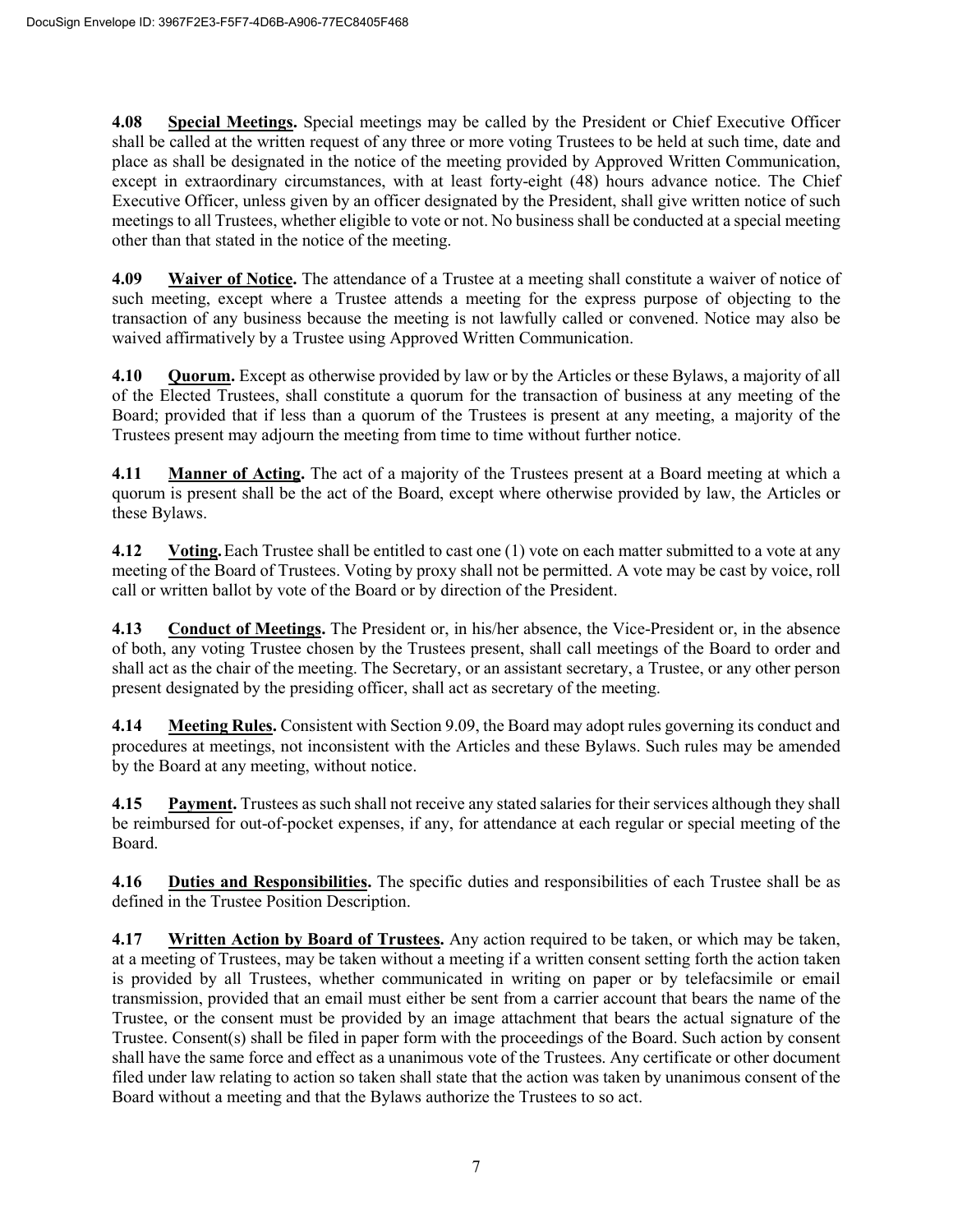**4.18 Remote Participation.** Trustees may participate in and act at any meeting of the Board by means of Remote Participation in a meeting, which shall constitute presence in person at the meeting. Trustees participating by Remote Participation means are responsible for ensuring confidentiality of Board communications are maintained in the remote location where they are located so that confidentiality protection is no less than it would be or is for in person attendees of the Board meeting

**4.19 Presumption of Assent.** A Trustee of the Association who is present at a meeting of the Board or a committee thereof of which the Trustee is a member at which action on any corporate matter is taken shall be presumed to have assented to the action taken unless his/her dissent shall be entered in the minutes of the meeting or unless the Trustee shall file a written dissent to such action with the person acting as the secretary of the meeting before the adjournment thereof or shall forward such dissent by registered mail to the presiding officer of the meeting or the Secretary of the Association within five (5) days after the adjournment of the meeting. Such right to dissent shall not apply to a Trustee who voted in favor of such action.

**4.20 Validity of Meeting.** Whenever all Trustees of the Association are present or the written consent of all Trustees of the Association has been obtained, any meeting of the Board and any action taken thereat shall be legal and valid for all purposes whether or not proper notice has been given and whether or not such meeting has been called pursuant to the provisions of the Articles and these Bylaws.

**4.21 Written Policies.** The Board shall develop written policies for dealing with matters which routinely come before the Board and which are of importance to the Association and the lawful operation of the Hospital, including a systematic and effective mechanism for communication among Trustees, administration and the Medical Staff and a procedure for including representatives of the Medical Staff in deliberations affecting the discharge of Medical Staff responsibilities. These shall include adoption of mechanism, by committee review or otherwise, to independently confirm that payments to compensated officers, executives and health professionals are in compliance with regulatory requirements (including consistency with fair market value) considering the qualifications for the position and services to be provided.

**4.22 Confidentiality.** Each Trustee has a strict legal and fiduciary duty to preserve and protect the confidentiality and secrecy of all communications, deliberations and discussions to which the Trustee comes privy by virtue of his/her service in the office. Each Trustee shall, as a condition of his/her Board membership, enter into a written Confidentiality Agreement with the Association upon assuming office and shall continuously abide by and adhere to its terms and conditions throughout his/her tenure in office. Any breach of such agreement will be grounds for immediate removal of such Trustee for cause. When the Board's activities as a committee of the whole or otherwise, or a Board member's participation on a committee, involves the professional peer review or review of the practices in the Association for the purpose of reducing morbidity and mortality and improving patient care, all minutes, data, knowledge and information, made or collected by or on behalf of the Board shall be confidential, and pursuant to the Public Health Code and other applicable state and federal laws, shall not be disclosed to any person or entity, except the Board or the Association committees assigned quality improvement and professional staff functions, for purposes of their action thereon or as otherwise necessary for the Association to address or fulfill its legal obligations.

#### **ARTICLE V**

# **OFFICERS, DUTIES AND RESPONSIBILITIES**

**5.01 Officers.** The officers of the Association shall be a President, a Vice President, a Secretary, a Treasurer, Chief Executive Officer and such other officers as may be determined by the Board. President,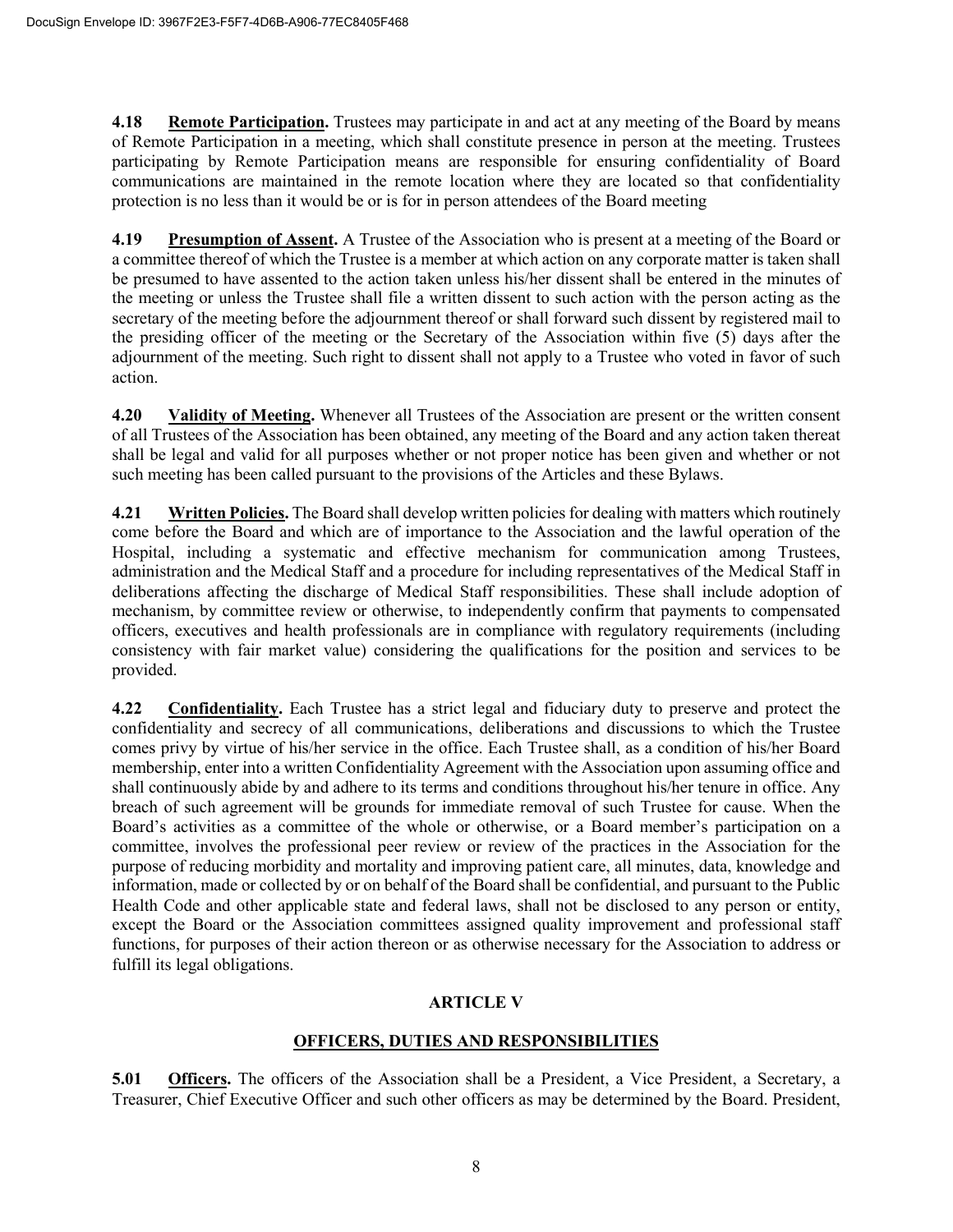Vice President, Secretary and Treasurer shall be Elected Trustees. Assistant officers selected by the Board (e.g., Assistant Secretary) need not be Trustees.

**5.02 Union of Offices.** A person may not hold more than one (1) of any of the following offices at the same time: President, Vice President and Secretary. No officer shall execute, acknowledge or verify any instrument in more than one capacity.

**5.03 Election and Tenure.** The corporate officers of the Association, other than the Chief Executive Officer, shall be elected by the Board at the annual meeting of the Board of Trustees. The ordinary term of office for each officer of the Association, other than the Chief Executive Officer, shall be two (2) years and each such officer shall hold office until the biennial election annual meeting of the Board or until a successor has been duly elected and qualified, or until his/her death, resignation or removal. The Chief Executive Officer shall serve until his/her death, resignation or removal or as otherwise provided in a written contract between Chief Executive Officer and the Association.

**5.04 Resignation and Removal.** Any corporate officer may resign at any time by submitting a written resignation to the President or the Secretary of the Association. Any officer, other than the President, who may be removed pursuant to Section 3.02, may be removed by the Board whenever in its judgment the best interest of the Association will be served thereby, but consistent with the contract rights, if any, of the person so removed. In addition, any officer selected by the President may be removed by the President, also consistent with contract rights, if any.

**5.05 Vacancies.** A vacancy in any office of the Association because of death, resignation, removal, disqualification or otherwise, shall be filled by the Board for the unexpired portion of the term by the affirmative vote of a majority then in office, even if because of vacancies less than a quorum was available to fill the vacant Trustee position.

**5.06 Duties.** The officers of the Association shall perform the duties usually pertaining to their respective offices in corporations, such other duties as may be required by the Articles or these Bylaws, and such other duties as may be prescribed from time to time by the Board. In addition, officers shall have the following duties:

5.06-1 President. The President shall call and preside at all meetings of the Board. The President shall appoint the chairs and members of all committees with Board concurrence, except as otherwise provided in the Articles or these Bylaws. The President may determine the order of business at meetings of the Board of Trustees.

5.06-2 Vice President. The Vice President shall serve as President in the absence of the President, and when so acting, shall have all the power and authority of the President. The Vice President shall also assume other governance level leadership assignments designated from time to time by the Board.

5.06-3 Secretary. The Secretary shall: (a), oversee the preparation of an agenda for all meetings of the Board and Members;(b) keep or oversee the keeping of the minutes of the meetings of the Board in one (1) or more books provided for that purpose; (c) see that all notices are duly given in accordance with the provisions of these Bylaws or as required by law; (d) be or oversee the custodian of the corporate records; (e) keep or oversee the keeping of a register of the post office address of each Trustee of the Association; (f) have the power to sign with the President, Vice President, Chief Executive Officer or other officers in the name of the Association, all contracts, agreements, and other obligations authorized by the Board of Trustees; and (g) in general, perform or oversee the performance of all duties incident to the office of secretary of a corporation and have such other duties and exercise such authority as from time to time may be delegated or assigned by the President or by the Board of Trustees.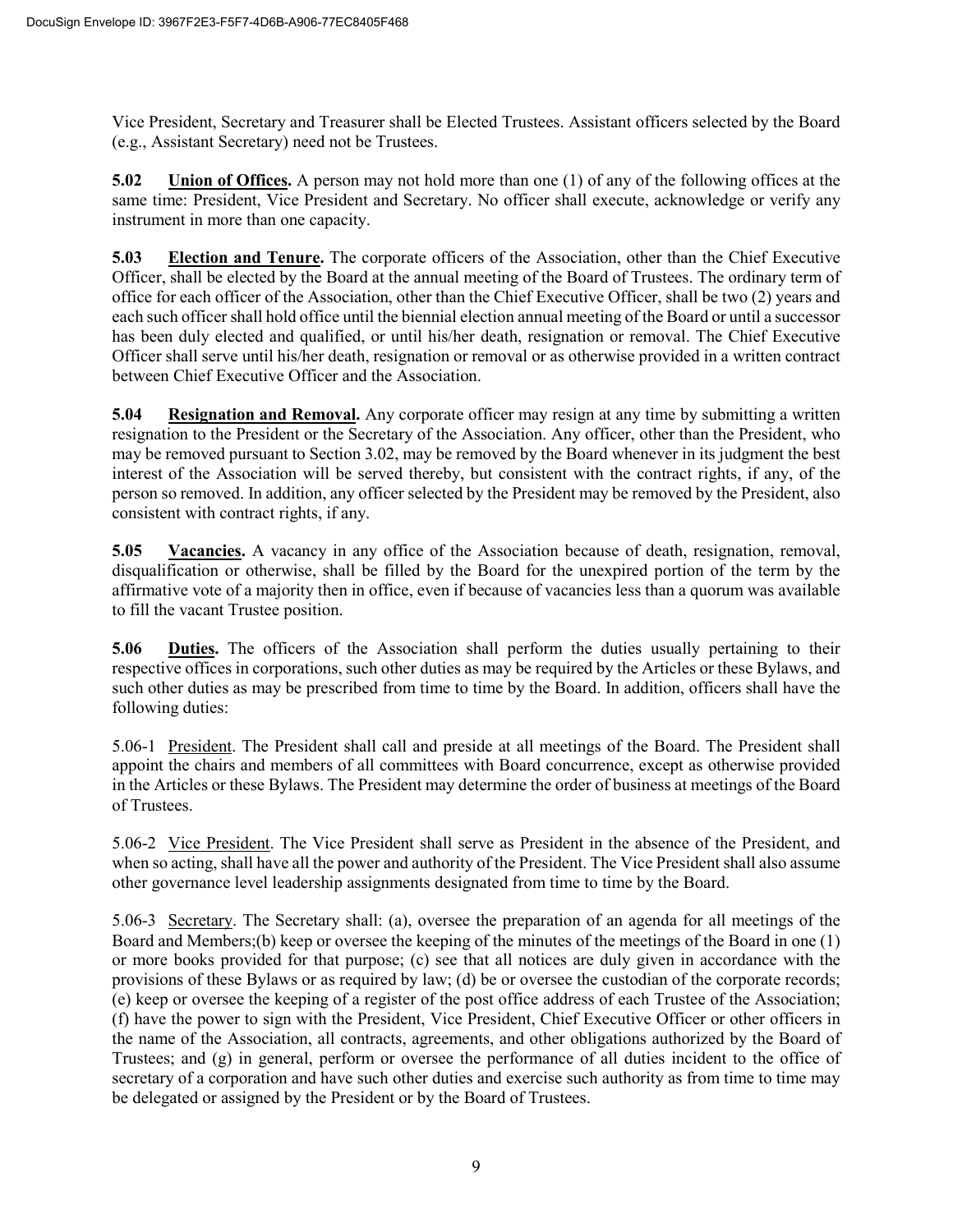5.06-4 Treasurer. The Treasurer shall be responsible for maintaining general supervision over the finances of the Association. The Treasurer shall assure that there are monthly financial reports, annual audits, and the maintenance of an accounting system designed to give a true and accurate accounting of the financial status of the Association; and in general shall perform all duties incident to the office of Treasurer, and such other duties as may be prescribed by the Board from time to time. The Treasurer shall act as Chair of the Finance Committee.

5.06-5 Chief Executive Officer. The Chief Executive Officer shall serve as the chief administrative officer of the Association, and subject to the overall control of the Board, shall supervise and manage the business and affairs of the Association. The Chief Executive Officer shall be qualified by such education, training and experience as required by all applicable laws, regulations, and accrediting agencies, and shall be selected by Board and serve under a written contract. In this respect, consistent with that contract and the position description adopted by the Board as part of that contract, the Chief Executive Officer shall specifically: (a) provide the leadership and direction necessary to implement the policies established by the Board, acting as the chief deputy to the President on corporate matters and serve as the executive administrator of the Association's health facilities and services; (b) be accountable for the day-to-day overall operations of the various clinical and support services within the Association; (c) provide guidance and direction to Trustees and supervisors within the areas of his/her responsibility; and (d) exercise such other authority as from time to time may be delegated or assigned to him/her by the President and/or the Board , and as provided in these Bylaws or as may be provided in a separate written policy, position description and/or contract. The Board shall provide a mechanism for performance evaluation of the Chief Executive Officer at least annually, through criteria established by a special committee.

#### **ARTICLE VI**

#### **COMMITTEES**

**6.01 Classification.** Committees of the Board shall be standing and special. All committees shall be under the control of the Board, shall have charge of such duties as may be assigned by these Bylaws or the Board, and shall maintain a permanent record of their actions and proceedings. The Board may authorize any standing committee, or special committee, to exercise the powers permissible under law for an executive committee with regard to a specific subject or project, including the power to act for the Board as to the subject or project, otherwise requiring Board action, between Board meetings or as needed in an emergency situation.

**6.02 Standing Committees.** The standing committees of the Board shall be an Executive Committee and a Finance Committee, and such other committees as the Board may authorize.

**6.03 Executive Committee.** The Executive Committee shall consist of the President, who shall act as chair of said committee, the Vice President, the Secretary, the Treasurer and at least one other Trustee designated to serve on the Committee by the Board of Trustees at its annual meeting. The Executive Committee shall consist of no less than five (5) individual Trustees. The Executive Committee shall have power to transact all regular business of the Association during the interim between the meetings of the Board, provided any action taken shall not conflict with the policies or the expressed wishes of the Board.

**6.04 Finance Committee.** The Finance Committee shall consist of the Treasurer and a minimum of three (3) additional Board members. The Treasurer shall be the chair of the Finance Committee. The committee shall: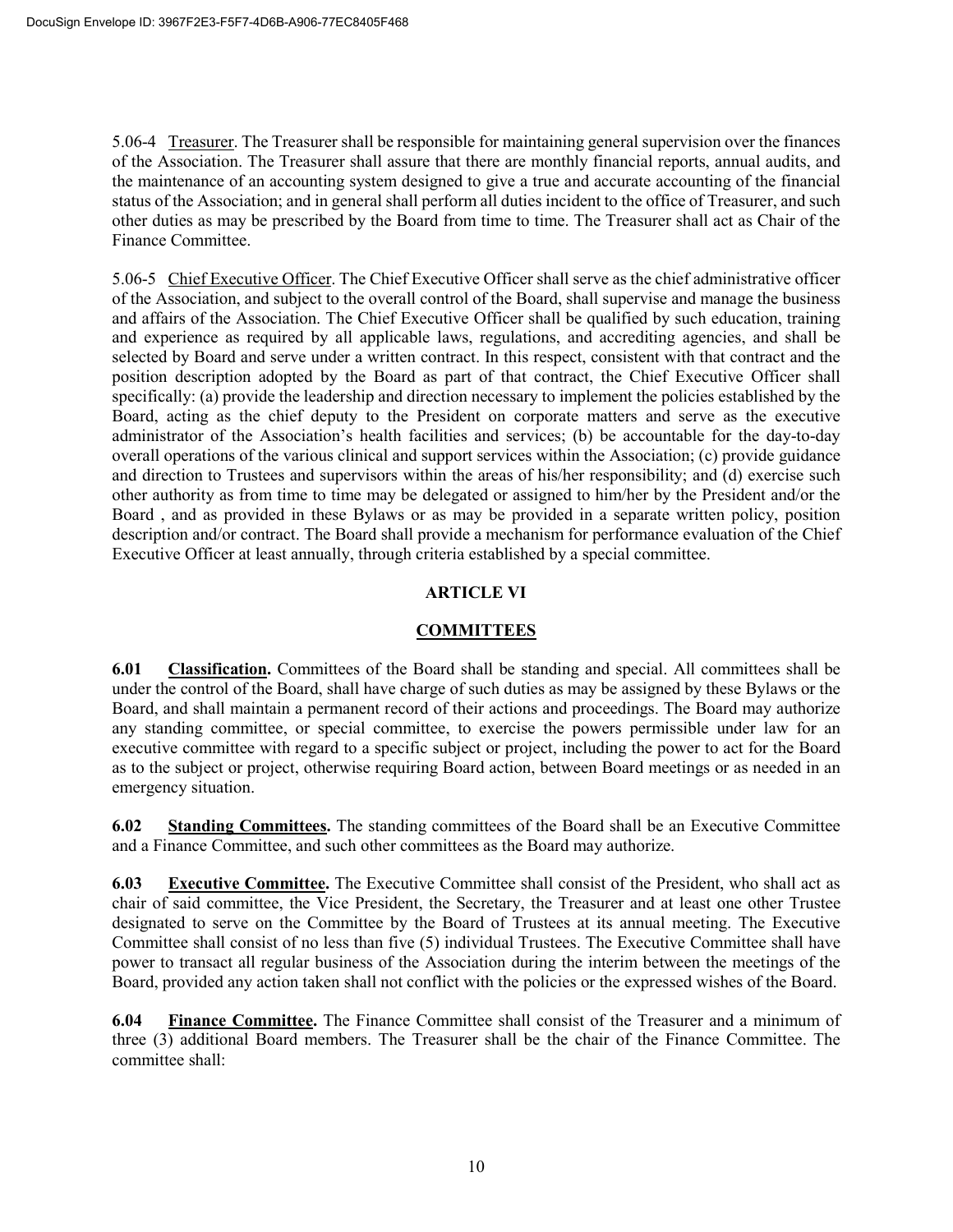(a) Be responsible for the preparation of annual budgets for the Association not later than last meeting of the Committee.

(b) Be responsible for the preparation of all Capital Budgets for the Association for approval of the Board.

(c) Be responsible for relations with the auditing firm, such firm to be recommended by the Finance Committee to the Board. Committee responsible for periodic review of auditing firms qualified to perform the Association audit.

(d) Be responsible for selection of all banking institutions with which the Association shall be a depository or borrower.

(e) Be responsible for monthly reporting of financial conditions compared to budget and past performance to the Board.

(f) Perform all other duties as assigned by the Board.

**6.05 Special Committees.** The Board may appoint special committees, such as physical facilities, bylaws, etc., from time to time as occasion demands. These committees shall limit their activities to the purposes for which they are formed and they shall have no power to act unless such power is specifically conferred by action of the Board. Upon completion of the task for which appointed, any special committee shall stand discharged. The provisions of Sections 6.06 and 6.07 shall apply to all special committees.

# **6.06 General Conditions.**

6.06-1 The President shall appoint, with the concurrence of the Board, the chair and members of each standing committee for which there is a vacancy, at the Board's annual meeting or not later than the first regular meeting of the Board following the annual meeting.

6.06-2 The term of office of members of all standing committees shall commence immediately following the meeting at which they are appointed, and shall continue until the close of the next annual meeting of the Board or until their successors are appointed and assume their respective duties.

6.06-3 The Chair of all standing committees shall be appointed by the President unless the committee shall be sooner dissolved, he/she is removed from such committee, he/she ceases to qualify as a member of such committee, or as otherwise provided for in these Bylaws.

6.06-4 Vacancies in the membership of any committee may be filled by appointment made by the President with approval of the Board.

6.06-5 Both the President and Chief Executive Officer or their designees shall serve as ex-officio, nonvoting members of all standing and special committees unless appointed as voting members by the Board.

6.06-6 A member of a committee may resign at any time by submitting a written resignation to the chair of the committee, the President or the Chief Executive Officer. Any member of any committee may be removed by the Board whenever, in its judgment, the best interests of the Association would be served thereby. The President may remove any member of a committee he/she has appointed whenever, in the judgment of the President, the best interests of the Association will be served thereby.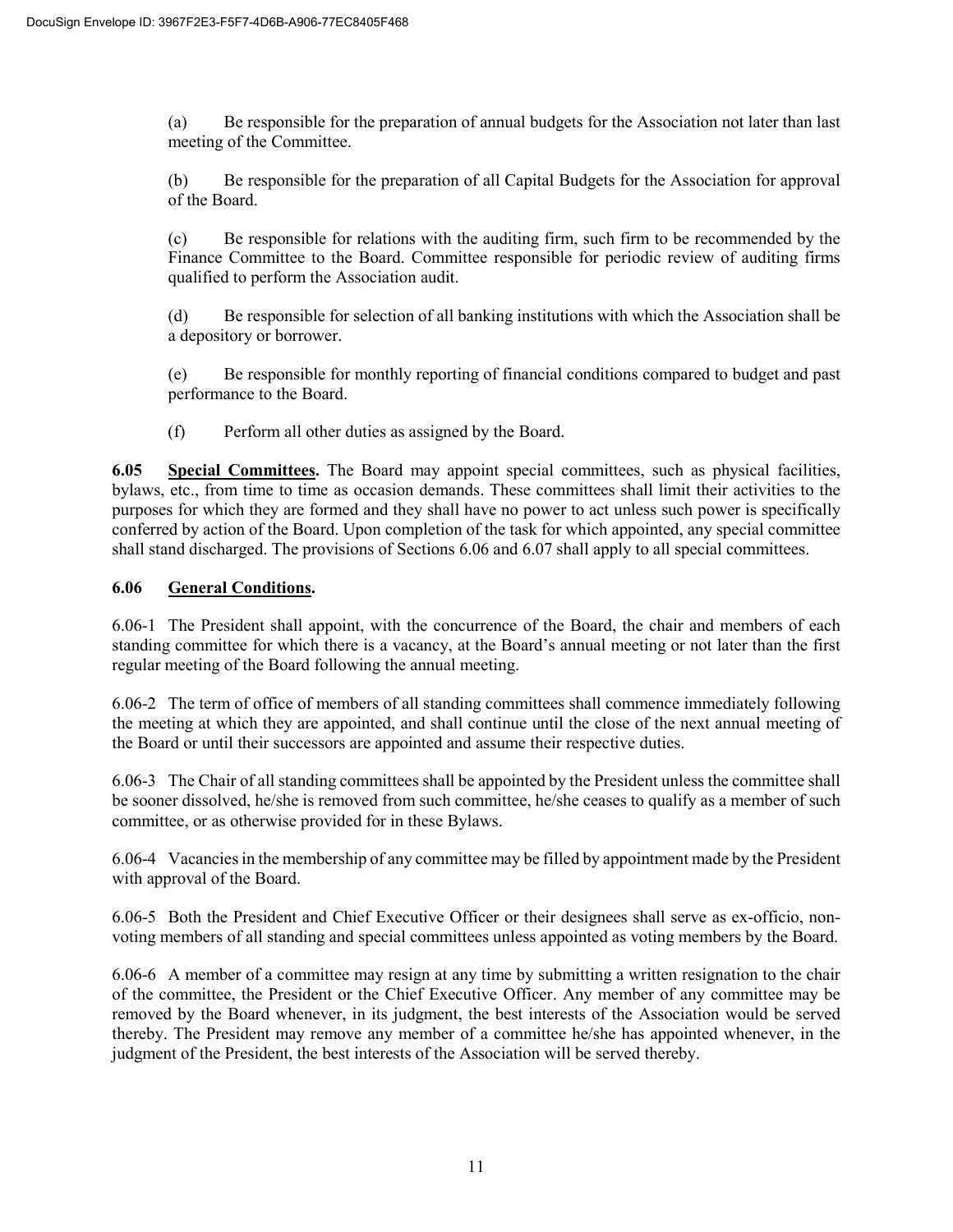6.06-7 Meetings of standing committees and special committees may be called by the President, the Chief Executive Officer or designee or the Chair of the committee. Except as otherwise provided in these Bylaws, each committee shall meet as often as necessary and appropriate to perform its duties. Notice of the date, time and place of a meeting shall be given by Approved Written Communication.

6.06-8 Except as otherwise provided in these Bylaws, in the resolution of the Board creating a committee or by the President, a majority of the full committee shall constitute a quorum and the act of the majority of the committee members present at a meeting at which a quorum is present shall be the act of the committee.

6.06-9 A vacancy on a committee shall be filled for the unexpired portion of the term in the same manner in which the selection of the previous committee member was made. During any vacancy, the remaining committee members may continue to act with the power and authority of the full committee.

6.06-10 Each committee may adopt rules for its own government not inconsistent with these Bylaws or with the rules adopted by the Board consistent with Section 9.09.

**6.07 Confidentiality.** The records and business of all committee proceedings shall be confidential and shall not be subject to disclosure except in accordance with Association policies. To the extent that any committee of the Board oversees or engages in professional review or review of the practices in the Association for the purpose of reducing morbidity and mortality and improving patient care, all minutes, data, knowledge and information, made or collected by or on behalf of the Committee shall be confidential, and pursuant to the Public Health Code and other applicable state and federal laws, shall not be disclosed to any person or entity, except the Board, the Association committees assigned quality improvement functions, and the Medical Staff committees for purpose of their action thereon.

# **ARTICLE VII**

#### **MEDICAL STAFF**

**7.01 Organization.** There shall be a Medical Staff which shall be comprised of all Practitioners and other Qualified Medical Professionals (as those terms are defined in the Medical Staff Bylaws) who are privileged to attend patients in the Hospital. Each appointee to the Medical Staff must observe all ethical principles of his/her profession.

#### **7.02 Responsibilities.**

7.02-1 Quality Review. The Medical Staff is delegated the primary responsibility and authority to evaluate, under the direction and supervision of the Chief of Staff, the quality of medical care provided by the Hospital. In fulfilling this responsibility, the Medical Staff, through its committees and services, shall conduct necessary retrospective and continuing review of the quality of performance and clinical practice of the members of the Medical Staff and make evaluations relating thereto.

7.02-2 Compliance with and Communication Concerning Ethical and Professional Standards. The Medical Staff shall seek to achieve compliance with all ethical principles and standards of professional medical practice. There shall be an appropriately licensed physician responsible for the care and treatment of each patient at the Hospital at all times. Patients shall be admitted to the Hospital only by a physician with admitting privileges, and a physician shall be on duty or on call at all times. The Board shall provide appropriate procedures to enable it to be regularly and fully apprised of matters of concern to and the viewpoints of the Medical Staff.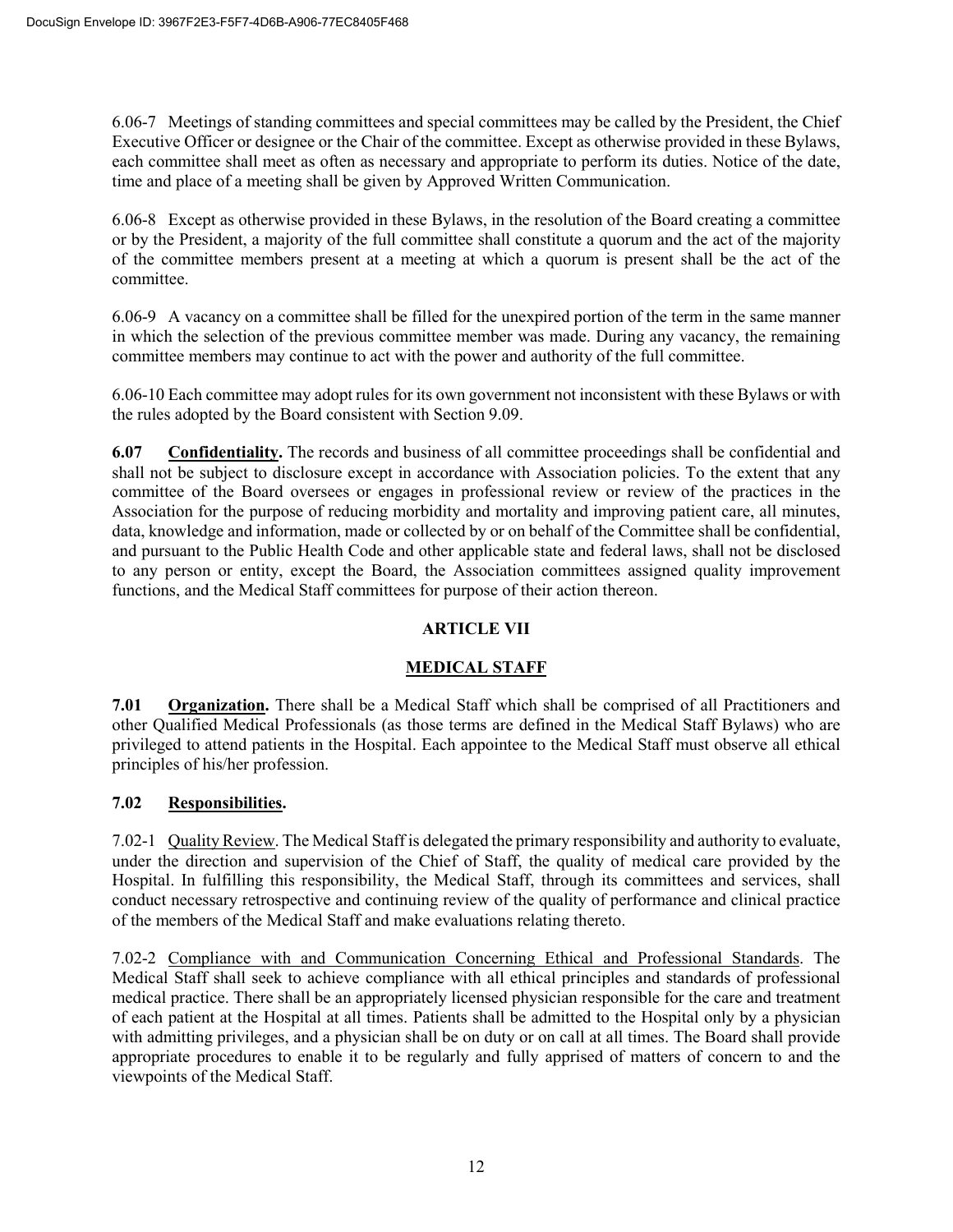7.02-3 Bylaws, Rules and Policies. The Medical Staff organization shall formulate and adopt bylaws, rules and policies for its internal governance, and amendments thereto from time to time, and the Chief of Staff shall present said bylaws, rules and policies to the Board of Trustees. These bylaws, rules and policies shall create an administrative organization to discharge the functions and responsibilities assigned to the Medical Staff by the Board of Trustees. These bylaws, rules and policies shall state the purposes, functions and organization of the Medical Staff, the composition of the Medical Staff, and shall set forth the procedures by which the Medical Staff exercises and accounts for its delegated authority and responsibilities. The Board shall have the authority and responsibility of adopting the Medical Staff Bylaws, and to reject rules and policies proposed by the Medical Staff or its Executive Committee. The Medical Staff Bylaws shall provide for a due process mechanism for the proper review, when requested, of situations in which membership on the staff or privileges of members of the Medical Staff are denied, reduced, altered or otherwise modified.

**7.03 Membership and Clinical Privileges.** The process for appointment to the Medical Staff, which shall be a prerequisite to the exercise of clinical privileges in the Hospital, shall be stated in the Medical Staff Bylaws, and shall involve the following:

7.03-1 Recommendation to Board. The Medical Staff, under the direction of the Chief of the Medical Staff, and in conjunction with the Chief Executive Officer or designee, is delegated primary responsibility to investigate and evaluate matters related to Medical Staff membership status, clinical privileges, and corrective action, and the Medical Staff shall adopt and forward to the Board specific written recommendations with appropriate supporting documentation that will allow the Board to take informed action.

7.03-2 Board Level Action. Final action on all matters relating to Medical Staff status, clinical privileges, and adverse action as defined in the Medical Staff Bylaws shall be taken by the Board after considering the recommendations of the Medical Staff, provided that the Board shall act in any event if the Medical Staff fails to submit any such recommendation within the time periods required by the Medical Staff Bylaws. Any such Board action without the recommendation of the Medical Staff shall be based on the same kind of documented investigation and evaluation of current ability, judgment, and character as is required for recommendation of the Medical Staff.

7.03-3 Selection Criteria. In acting on matters of Medical Staff membership status, the Board shall consider the recommendations of the Medical Staff and the Chief Executive Officer or designee, the needs of the Hospital and community and such other criteria as are set forth in the Medical Staff Bylaws. In granting and defining the scope of clinical privileges that is to be exercised by each professional providing health care services at the Hospital, the Board shall consider: the recommendation of the Medical Staff; the supporting information on which the recommendation is based; and such criteria as are set forth in the Medical Staff membership and clinical privileges (including professional ability, practice habits, judgment and rapport, community needs, Hospital needs and capacity to provide support, and ability to provide good patient care at the Hospital). Notwithstanding the above, for a physician (or other licensed independently practicing health professional) to be favorably considered for Medical Staff membership, it will be necessary to assure compatibility with purposes, objectives, philosophies, programs, and staff of the Hospital.

7.03-4 No Unlawful Discrimination. No aspect of membership status nor specific clinical privileges shall be limited or denied to an otherwise qualified person on the basis of sex, race, creed, handicap, color or national origin, except as permitted by law for safety of patients, staff and the practitioner.

7.03-5 Procedure. The procedure to be followed by the Medical Staff and Board in acting on matters of appointment, clinical privileges and corrective action, shall be such as are provided by and specified in the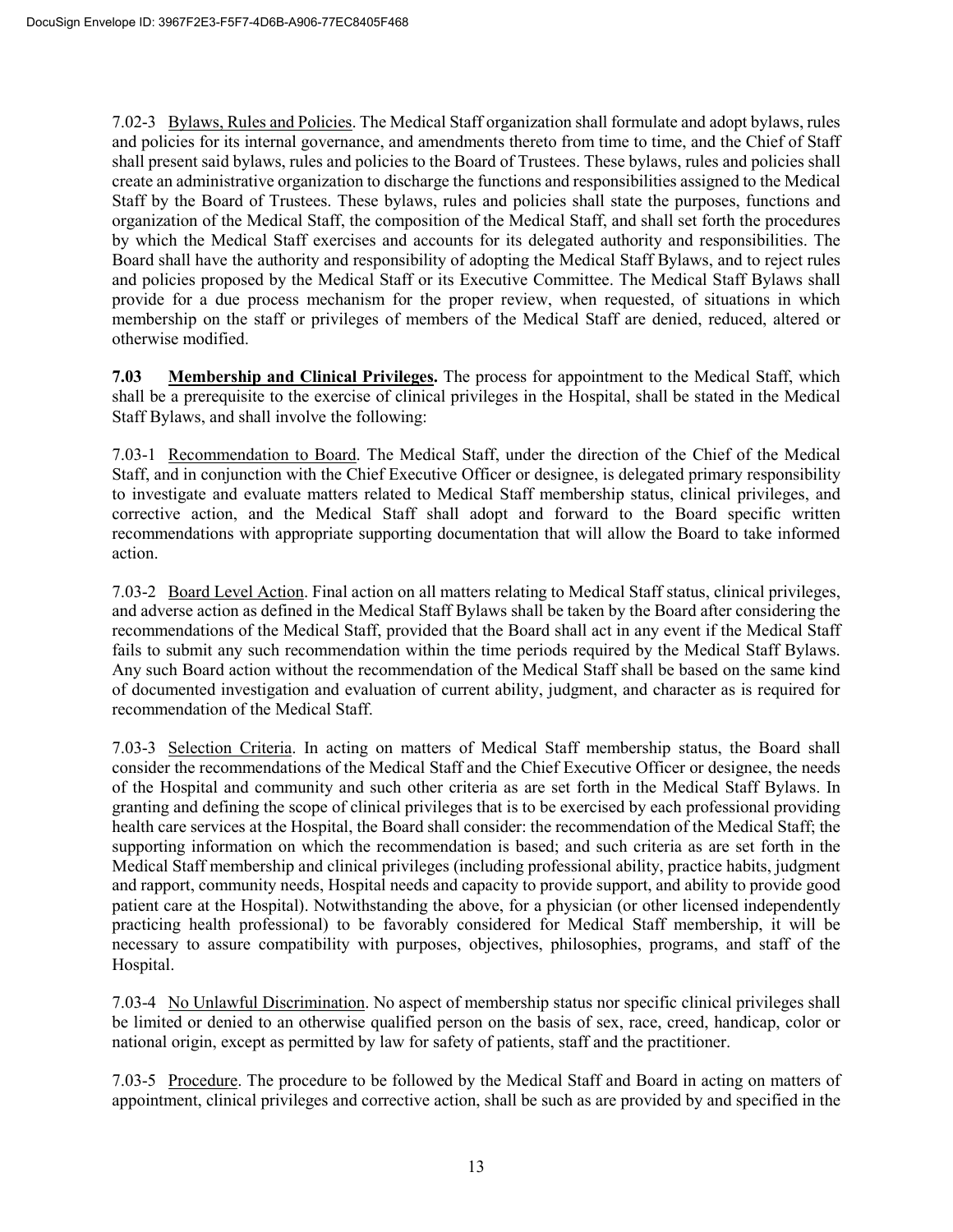bylaws of the Medical Staff. However, if the Board does not initially concur in a Medical Staff recommendation relative to clinical privileges, Medical Staff appointment status or corrective action, before final action is taken on the matter it shall be referred for further study and recommendation to a special joint conference committee as provided in Section 7.06 below. The recommendations and view of the Medical Staff shall be carefully considered by the reviewing committee during its deliberations and in its actions. The recommendations of the committee shall then be made to and considered by the Board before final action on such matters is taken.

7.03-6 Special Delegated Credentialing Requirements for Telemedicine. In making determinations regarding clinical privileges for telemedicine services, the Board may permit the Medical Staff to rely upon the credentialing and privileging decisions made by a distant site telemedicine entity with which the Association has a written agreement for the provision of telemedicine services and/or the credentialing and privileging therefore, which written agreement must provide that the telemedicine services provided by the distant site telemedicine entity are furnished in a manner that permits the Association to comply with the Medicare Conditions of Participation for such contracted services. If so required by the Conditions of Participation, any such written agreement shall additionally include the requirement that the Association shall provide to the distant-site telemedicine entity any evidence obtained as a result of any internal review performed by the Association, which information shall include, at a minimum, all adverse events that result from telemedicine services provided and all complaints received by the Association regarding such telemedicine services.

# **7.04 Action by the Board.**

7.04-1 The Board reserves the right to take final action on all matters relating to quality of care in the Hospital. If the Medical Staff fails to adopt and submit recommendations or apply those bylaws, rules and policies within a reasonable time, the Bylaws shall not be interpreted as precluding the Board from taking action, which is necessary to assure quality of patient care. The Board will take any such action after carefully considering the recommendations and views of the Medical Staff, if any.

7.04-2 Medical Staff appointment and clinical privileges are not to be construed in any way as a property right or any other type of right, nor are the Medical Staff Bylaws authorized by these Bylaws to be construed as a contract, either explicit or implied, between the Hospital and the individual or collective appointees to the Medical Staff.

**7.05 Procedural Review.** The Medical Staff Bylaws, rules and/or policies shall specifically include mechanisms described in writing for review of any adverse recommendations made by the Medical Staff Executive Committee or any adverse action taken by the Board, with respect to staff appointment, reappointment, department affiliation, staff category, prerogatives, admitting or clinical privileges as well as the right to be heard at each step of the process, when requested, by the member of the Medical Staff affected thereby.

#### **7.06 Conflict.**

7.06-1 In the event of a conflict between the Medical Staff Bylaws and these Bylaws, these Bylaws shall control.

7.06-2 If the Board differs with the recommendation of the Medical Staff regarding initial appointment, reappointment or clinical privileges of any medical or osteopathic physician or allied health service professional, the Board shall promptly send written notice of its decision to the Medical Staff. In such written notice, the Board shall afford the Medical Staff the opportunity of submitting the decision for review by a special joint conference committee composed of three individuals appointed by the Medical Executive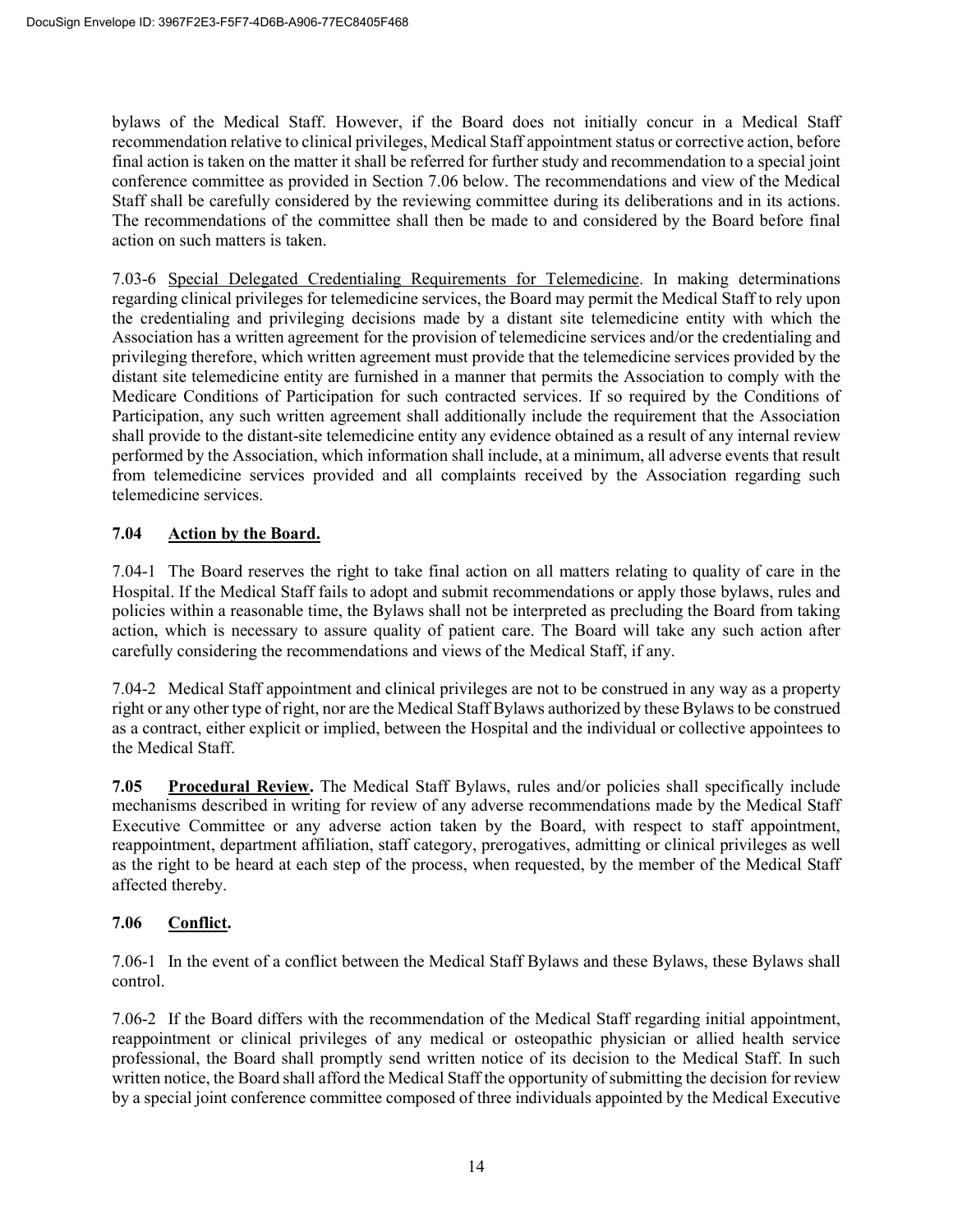Committee and three individuals appointed by the Board (ordinarily including the Chief Executive Officer or designee) to make a recommendation within a specified time, which shall be not less than fifteen (15) days but not more than thirty (30) days after the Medical Staff makes such request. The Board shall consider the recommendation of the special joint conference committee before it takes final action.

**7.07 Advanced Practice Professionals and Allied Health Professionals.** The Board hereby delegates to the Medical Staff the responsibility and authority to investigate and evaluate each application made by Advanced Practice Professionals and those Allied Health Professionals the Medical Staff determines require Medical Staff review for the privilege of performing specified services in the Hospital, for service affiliation, and for any modification in the services performed by such Advanced Practice Professionals and designated Allied Health Professionals. The Medical Staff or its designated committee shall make recommendation to the Board on such application, provided that the Board shall act, in any event, if the Staff fails to adopt and submit any such recommendations within a reasonable time. Such Board action without a Medical Staff recommendation shall be based on the same kind of documented investigation and evaluation of current ability, judgment, and character as is required for Medical Staff recommendations.

**7.08 Contractual Limitations.** For any practitioner whose engagement by the Hospital on a contractual basis requires membership on the Medical Staff, the termination of such contract of employment shall constitute a resignation of such practitioner's privileges if the contract or employment agreement provides that such clinical privileges are dependent upon the continuing effectiveness or renewal of such contract or employment agreement. Such resignation shall not be subject to the review process set forth in the review procedures of the Medical Staff's bylaws, rules and policies.

# **ARTICLE VIII**

# **LIMITATION OF LIABILITY AND INDEMNITY**

**8.01 Protection for Trustees and other Volunteers**. The Articles provide and describe special direct legal protections permissible under Michigan law for Trustees, officers, and other volunteers, which include committee chairs and committee members. In addition, the Association shall provide indemnity and insurance protection as follows for individuals and organizations who act in good faith on behalf of the Association

#### **8.02 Indemnification.**

8.02-1 Trustees and Officers. Subject to and limited by Section 8.02-2 below, the Association shall indemnify, to the fullest extent authorized or permitted by Michigan law, any person, and such person's heirs and legal representatives, who is or was made or threatened to be made a party to any action, suit or proceeding (whether civil, criminal, administrative or investigative), whether brought by or in the right of the Association or otherwise, by reason of the fact that such person is or was at any time a Trustee or officer of the Association or such person serves or served on any formally constituted advisory body or voluntary committee of the Association, the Board or any such person served at the request of the Association as a Trustee, shareholder, member, officer, employee or agent of any other corporation, business corporation, partnership, joint venture, trust, association, or any other enterprise. Such person shall be indemnified against expenses (including attorneys' fees), judgments, fines and amounts paid in settlement, actually and reasonably incurred or to be incurred by the person in connection with such action, suit or proceedings if such person acted in good faith and in a manner the person reasonably believed to be in or not opposed to the best interests of the Association, and with respect to any criminal action or proceeding, had no reasonable cause to believe that the conduct was unlawful. The termination of any action, suit or proceeding by judgment, order, settlement, conviction, or upon a plea of nolo contendere or its equivalent, shall not of itself create a presumption that the person did not act in good faith and in a manner which the person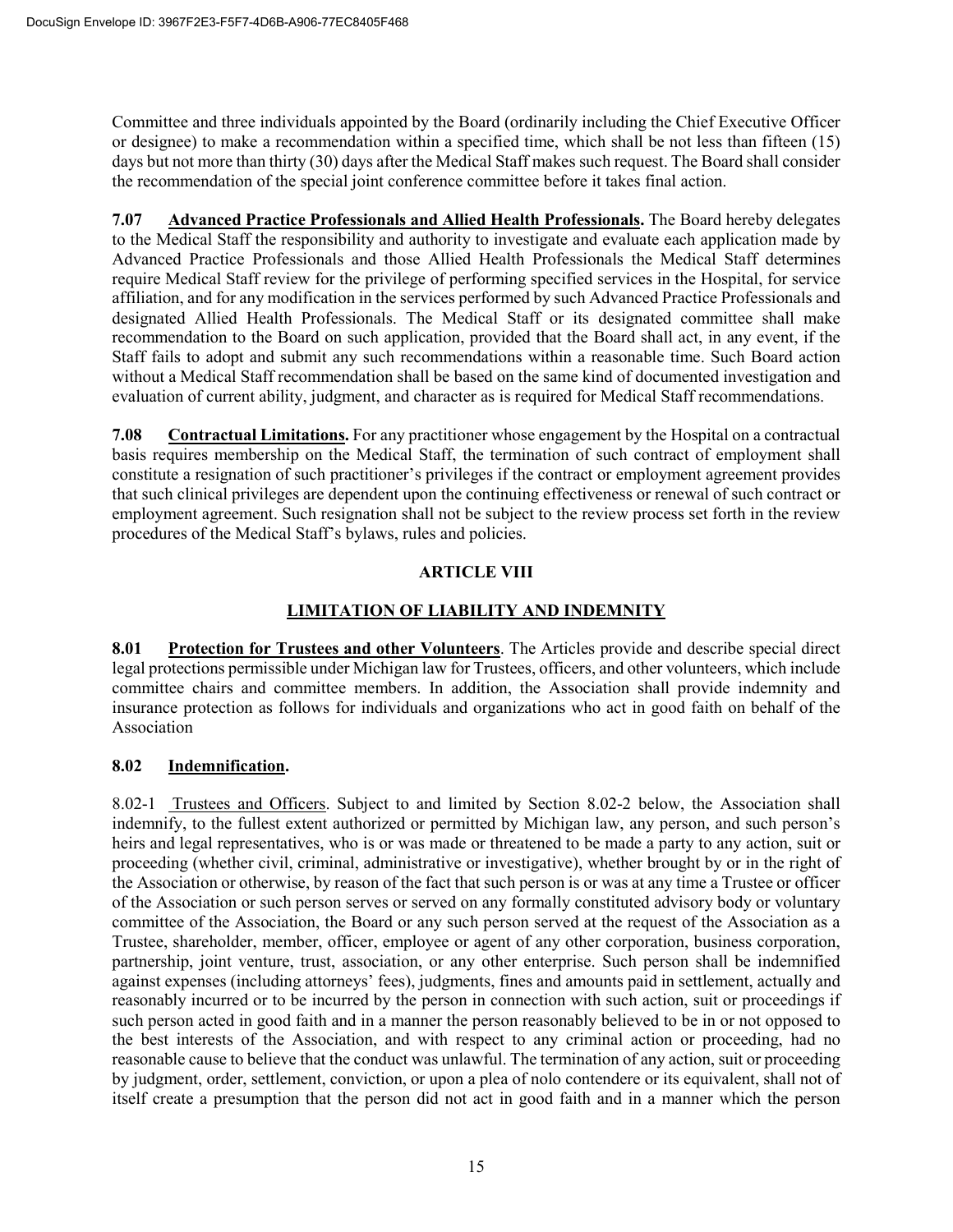reasonably believed to be in or not opposed to the best interests of the Association or, with respect to any criminal action or proceeding, did not have reasonable cause to believe that the conduct was unlawful.

8.02-2 Indemnification of Employees and Agents of the Association. The Association may, to the extent authorized from time to time by the Board, grant rights to indemnification and to the advancement of expenses to any employee or agent of the Association to the fullest extent of the provisions of this section with respect to the indemnification and advancement of expenses and officers of the Association.

**8.03 Expenses of Successful Defense.** Unless otherwise provided by law and subject to all provisions of this Article VIII and the Association's Articles of Incorporation, to the extent that a Trustee, officer, employee, or agent of the Association has been successful on the merits or otherwise in defense of an action, suit, or proceeding referred to in Section 8.02 or in defense of a claim, issue, or matter in an action, suit, or proceeding, the successful party shall be indemnified against expenses, including actual and reasonable attorneys' fees, incurred in connection with the action, suit, or proceeding and in any action, suit, or proceeding brought to enforce the mandatory indemnification provided in this Section.

**8.04 Approval of Indemnification.** Any indemnification under Section 8.02 of this Article, unless ordered by a court of competent jurisdiction, shall be made by the Association only if authorized in the specific case by any of the following methods: a majority vote of a quorum of the Board, but limited to those Trustees who are not parties to the action suit or proceeding; if the quorum of a majority of the Trustees is not obtainable, by a committee of at least two (2) Trustees who are not parties to the action; or by independent legal counsel in a written opinion. The determination should be based upon a determination, under all of the facts and circumstances, that the person requesting indemnification has met all applicable standards of conduct set forth in 8.02 for his/her position with the Association.

**8.05 Partial Indemnity.** If a person is entitled to indemnification under Section 8.02 for a portion of expenses, including attorney fees, judgment, penalties, fines, and amounts paid in settlement, but not for the total amount, the Association shall indemnify the person for the portion of the expenses, judgments, penalties, fines, or amounts paid in settlement for which the person is entitled to be indemnified.

**8.06 Former Trustees and Officers.** The indemnification provided in Section 8.02, continues as to a person who ceases to be a Trustee, officer, employee, or agent of the Association and shall inure to the benefit of the heirs, executors and administrators of such person.

**8.07 Liability Insurance.** The Association shall have the power to purchase and maintain insurance on behalf of any person who is or was a Trustee, officer, Medical Staff leader, employee or agent of Association, who serves or served on a committee of the Association or who is or was serving at the request of the Association as a Trustee, officer, employee or agent of another corporation, business corporation, organization, partnership, joint venture or any other enterprise. This insurance may indemnify any person so insured against any liability asserted against, or incurred by, the indemnified party in any capacity or arising out of the status described above, whether or not the Association would otherwise have the power to indemnify that individual against such liability under Section 8.02. Any liability payable under any policy of liability insurance, whether purchased by the Association or any other entity on behalf of the individual to be indemnified, shall be primary with respect to any indemnity provided under these Bylaws, and the indemnity provided under these Bylaws shall be payable only after the proceeds of such insurance have been paid.

**8.08 Protection from Liability.** The Association shall advance funds to pay expenses incurred or to be incurred by a Trustee or officer, and may, in the Board's discretion, advance funds to pay expenses incurred or to be incurred by an employee or agent in defending a civil or criminal action, suit or proceeding in advance of the final disposition of the action, suit or proceeding upon receipt of an undertaking by or on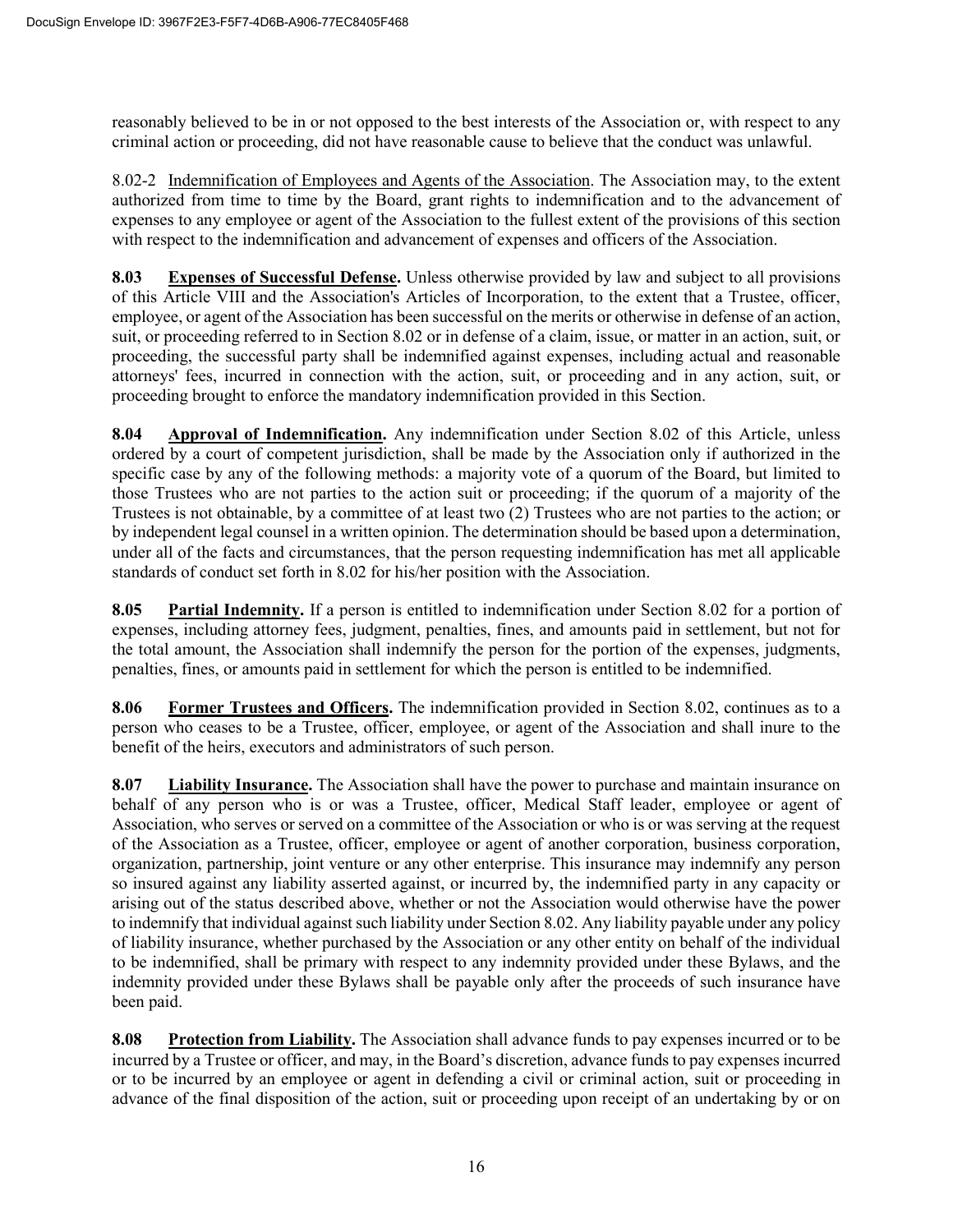behalf of the Trustee, officer, employee or agent to repay the expenses if it is ultimately determined that the person is not entitled to be indemnified by the Association under applicable law. The foregoing requirement shall not apply to legal defense for an employee or agent of the Association arranged and paid for by the Association under a self-insurance program where the Board or its designee has made a determination that a legal defense is required under the self-insurance program documents. The ultimate determination of the person's entitlement to indemnification shall be made in accordance with the applicable standard of conduct under applicable law and this Article.

**8.09 Not Exclusive of Other Rights.** The indemnification and advancement of expenses provided in Sections 8.01 through 8.08 are not exclusive of other rights to which a person seeking indemnification or advancement of expenses may be entitled under the Association's Articles of Incorporation, Bylaws, or a contractual agreement, unless such indemnity is made subject to a self-insurance plan or the terms of insurance policies acquired by the Association. The total amount of expenses advanced or indemnified from all sources shall be limited to the amount of actual expenses incurred by the individual seeking advancement or indemnification. With regard to this type of indemnification, expenses incurred in defending any action, suit or proceeding may be paid by the Association in advance of the final disposition of that action, suit or proceeding upon approval by a majority vote of the Board. If it is ultimately determined that the individual being indemnified is not entitled to indemnification by the Association, as determined by the final disposition of the action, suit or proceeding, the Association shall take the appropriate measures to recover the expenses advanced.

**8.10 Amendment of Liability Law.** As provided in the Articles, if Michigan or federal statutory provisions application to the Association are amended to authorize the further elimination or limitation of the liability of the Trustee, officers or non- Trustee volunteers of nonprofit corporations, then the liability of the Trustee, officers or non- Trustee volunteers, in addition to the limitation, elimination and assumption of personal liability contained in this Article, shall be assumed by the Association, eliminated or limited to the fullest extent permitted by the Michigan Nonprofit Association Act as so amended, except to the extent such limitation, elimination or assumption of liability is inconsistent with the status of the Association as a nonprofit organization. No amendment or repeal of the Article shall apply to or have any effect on the liability or alleged liability of any Trustee, officer or non- Trustee volunteer of this Association for or with respect to any acts or omissions of such Trustee, officer or non- Trustee volunteer occurring prior to the effective date of any such amendment or repeal.

**8.11** Reliance on Opinions. As provided in the Articles, Trustee or officer, when acting in good faith, may rely upon the opinion of counsel for the Association, upon the report of an independent appraiser selected with reasonable care by the Board of Trustees, or upon financial statements of the Association represented to him/her to be correct by the Chief Executive Officer (or designee) or other officer of the Association having charge of his/her books of account or stated in a written report by an independent, public or certified public accountant or firm of such accountants fairly to reflect the financial conditions of the Association.

# **ARTICLE IX**

#### **MISCELLANEOUS**

**9.01 Seal.** The Association shall have no seal.

**9.02 Contracts.** All contracts, notes, bonds, leases and other obligations of the Association shall be signed by such officer or officers or person or persons in such manner as the Board may direct. In this respect, the Board may authorize any officer or officers, agent or agents, to enter into any contract or execute or deliver any instrument in the name of and on behalf of the Association, and such authorization may be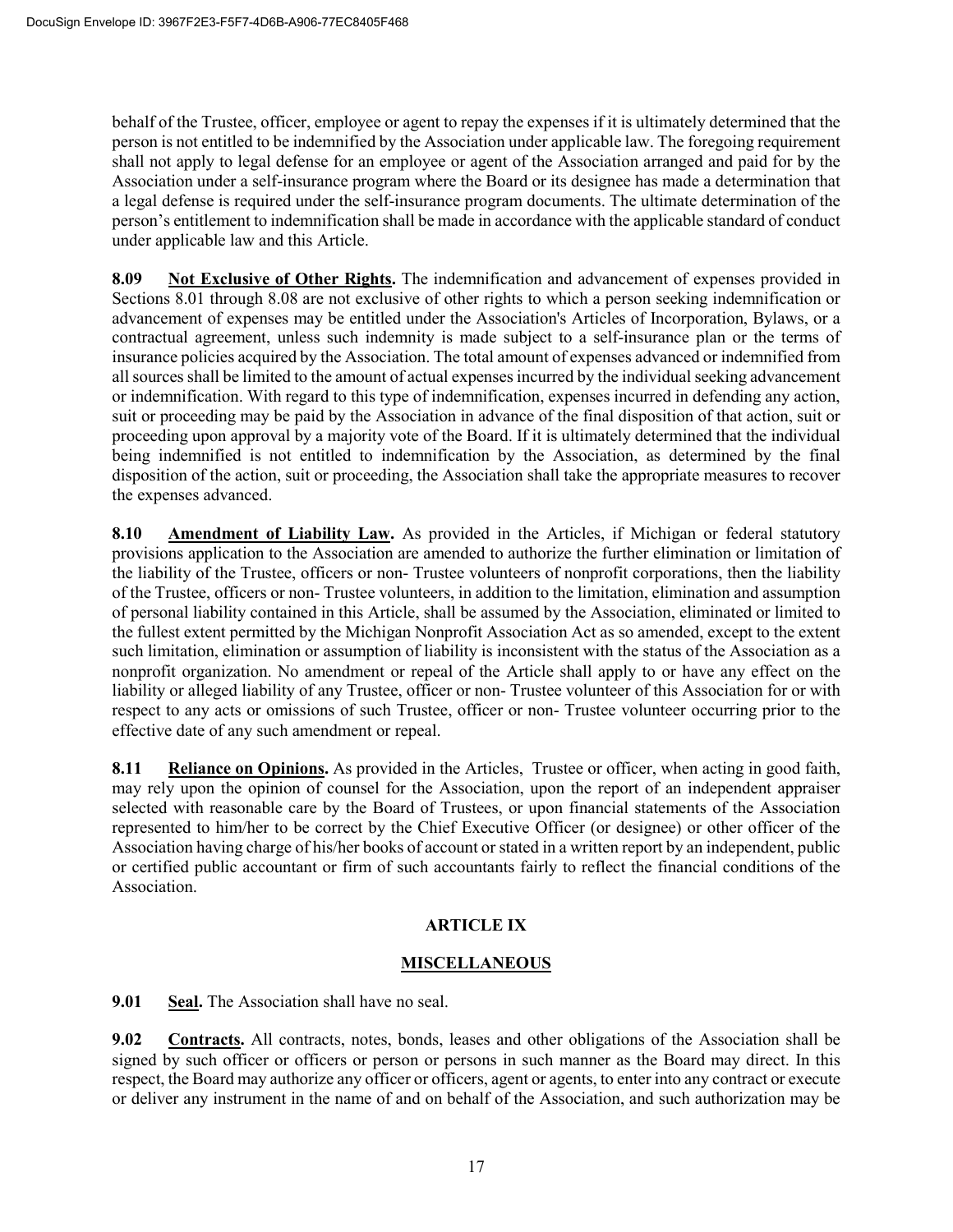general or confined to specific instances. In the absence of other designation, all transfers of ownership of real estate, deeds, mortgages and instruments of assignment or pledge made by the Association shall be executed in the name of the Association by either the President or the Chief Executive Officer (or designated Administrative Vice President), and by either the Secretary or the Chief Financial Officer and when so executed, no other party to such instrument or any third party shall be required to make any inquiry into the authority of the signing officer or officers. Any authority delegated to the Chief Executive Officer may be delegated by him/her to a managerial level staff member pursuant to a written policy or written designation.

**9.03 Checks, Drafts, Etc.** All checks, drafts, or orders for the payment of money and all notes shall be signed by such officer or officers or person or persons (whether or not officers of the Association) in such manner as the Board may direct.

**9.04 Fiscal Year.** The fiscal year of the Association shall begin on April 1 and end on March 31.

**9.05 Deposits.** All corporate funds shall be deposited to the credit of the Association in such banks or other depositories as the Finance Committee may select.

**9.06 Gifts.** The Board may accept on behalf of the Association any contribution, gift, bequest or devise for the general, or for any special, corporate purpose, subject to due diligence with regard to any property known or suspected to be tainted or distressed. All endowments and other assets shall be invested and administered in such manner as the Board may direct, and in accordance with the terms and conditions thereof, if any.

**9.07 Loans.** No indebtedness for borrowed money shall be contracted on behalf of the Association and no evidence of such indebtedness shall be issued in its name unless authorized by a resolution of the Board within its authority, as required by these Bylaws. Such authorization may be general or confined to specific instances.

**9.08** Voting of Securities Owned by This Association. Subject always to the specific directions of the Board, (a) any shares or other securities issued by any other corporation and owned or controlled by this Association may be voted at any meeting of security holders of such other corporation by the Chief Executive Officer if present or, in his/her absence by the Chief Financial Officer of this Association, and (b) whenever, in the judgment of the Chief Executive Officer or, in his/her absence, the Chief Financial Officer, it is desirable for this Association to execute a proxy or written consent in respect to any shares or other securities issued by any other corporation and owned by this Association, such proxy or consent shall be executed in the name of this Association by the Chief Executive Officer or Chief Financial Officer of this Association, without necessity of any authorization by the Board of Trustees, or countersignature of attestation by another officer. Any person or persons designated in the manner above stated has the proxy and authority to vote the shares or other securities issued by such other corporation and owned by this Association the same as such shares or other securities might be voted by this Association.

**9.09** Meeting Procedures. Meetings of the members of the Board and committees thereof shall be conducted in accord with procedures established by the Board or committee in writing or through established practice acceptable to a majority of the Board or committee which fairly allow each Trustee or committee member to review and consider relevant information, reasonably express his/her views, vote, and have his/her vote or dissent recorded. Notwithstanding the foregoing, if any two (2) or more Trustees or committee members believe the procedures utilized do not meet the foregoing requirements or are unfair with respect to one (1) or more matters, they may, by written notice signed by each of them, require that proceedings on such matter(s) be conducted in accord with the current edition of Robert's Rules of Order, Revised.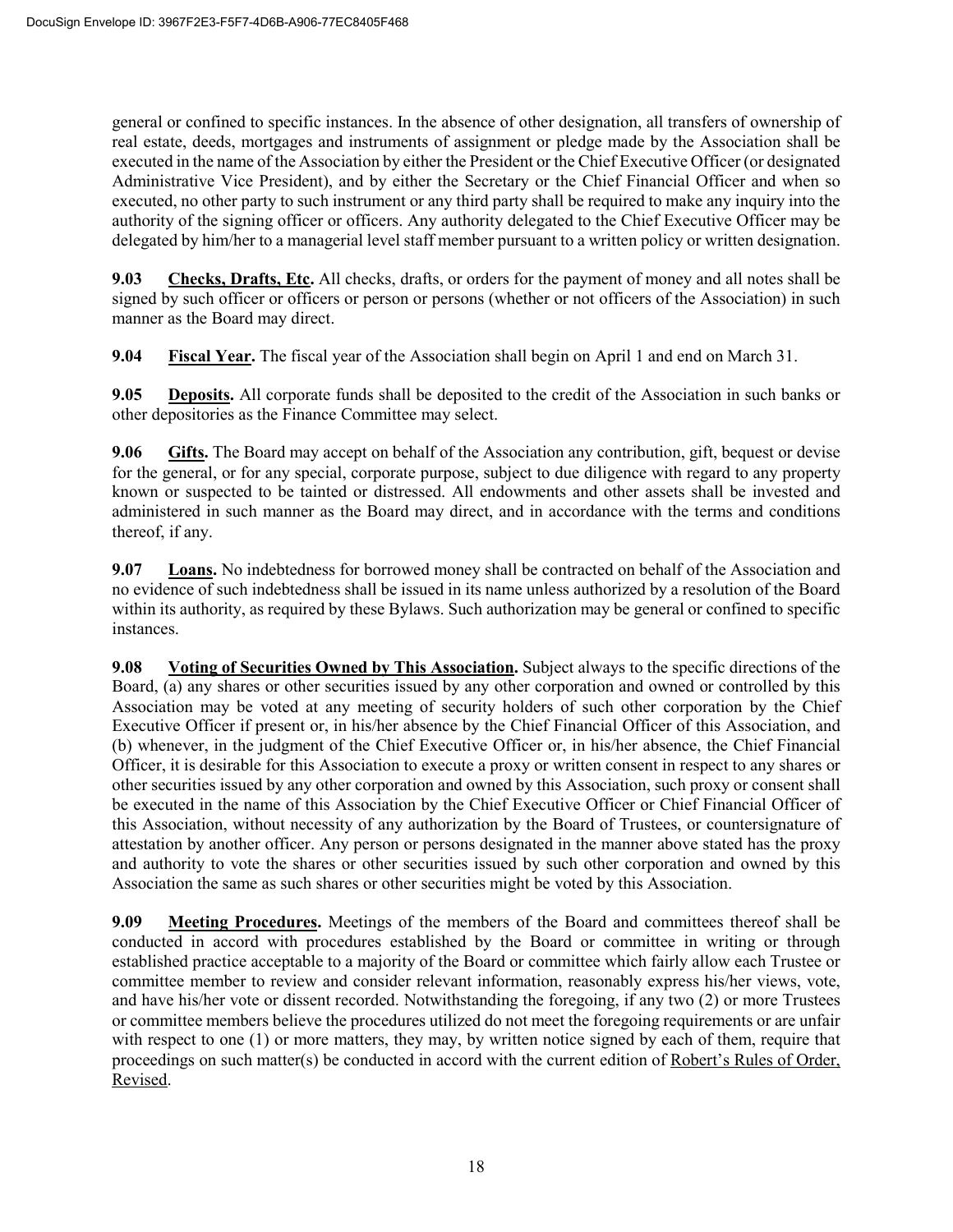#### **ARTICLE X**

#### **CONFLICT AND DUALITY OF INTEREST**

**10.01 Disclosure.** Any Trustee, officer or non- Trustee committee member ("Interested Person") having an interest in a contract or other proposed action presented to the Board or committee of which they are a member for authorization, approval or ratification shall have the duty to make a prompt, full and frank disclosure of his/her interest to the Board or committee prior to its acting on such contract or transaction. Such disclosure shall include any relevant material facts known to such Interested Person about the contract or transaction which might reasonably be construed to be adverse to the Association's interest. Such disclosure shall be deemed fulfilled if disclosure is made in writing pursuant to a Board approved policy and form.

**10.02 Trustee Participation and Disqualifications.** An Interested Person making a disclosure required under Section 10.01 at a meeting of the Board or committee may briefly state his/her position in the matter and answer questions of other Trustees or non- Trustee committee members. The Interested Person shall not, however, participate in deliberations, vote on the matter, use his/her personal influence in the matter, or be counted towards a quorum of the Board or committee. Any dispute as to whether an Interested Person has a duality or conflict of interest, shall be exclusively determined by the Board, acting by a majority of the Trustees present, exclusive of the Interested Person who is the subject of the vote. If a duality or conflict of interest is disclosed or is found to exist, the minutes of the meeting shall reflect the situation, the abstention from voting, and the quorum status. For the purposes of this Article, a person shall not be deemed to have a duality or conflict of interest as to any matter before the Board or committee, merely because the person is a Trustee, officer or employee of the Association or an affiliated entity of either, where the person has no personal financial interest, other than salary for service as an employee or officer, if applicable. Nevertheless, other than to provide compensation survey data and report on recruiting of executives in the industry, the Chief Executive Officer may not participate in any deliberations or vote on his/her compensation or, if he/she is an employee of another organization, the payment to his/her employer.

**10.03 Board Policy.** The Board may establish conflict and duality of interest policies which either amplify the foregoing or apply the foregoing in a manner which is more restrictive upon conflicts or dualities of interest. If more restrictive, any such policy shall supersede the foregoing Bylaws provisions on matters they expressly address.

#### **ARTICLE XI**

#### **AFFILIATED ORGANIZATIONS**

**11.01 Authorizations and Control.** There may be one (1) or more other volunteer service organizations, whose membership shall be comprised of volunteers and the purpose of which shall be to assist in serving the patients of and visitors to the Hospital. The Board shall have full authority to direct and change the manner of operations and functioning of any volunteer service organization, including the authority to terminate such organization.

11.01-1 Such volunteer service organizations shall cooperate with the Board and with the Chief Executive Officer in the best interests of the Hospital and its patients and shall propose and adopt, by vote, bylaws, and rules for its internal government which shall be effective only when approved by the Board.

11.01-2 Such volunteer service organizations may not advertise, publicize or conduct any function for fund raising, or for social or other purposes, utilizing the name of the Association or the Hospital without the advance written permission of the President or the Board.